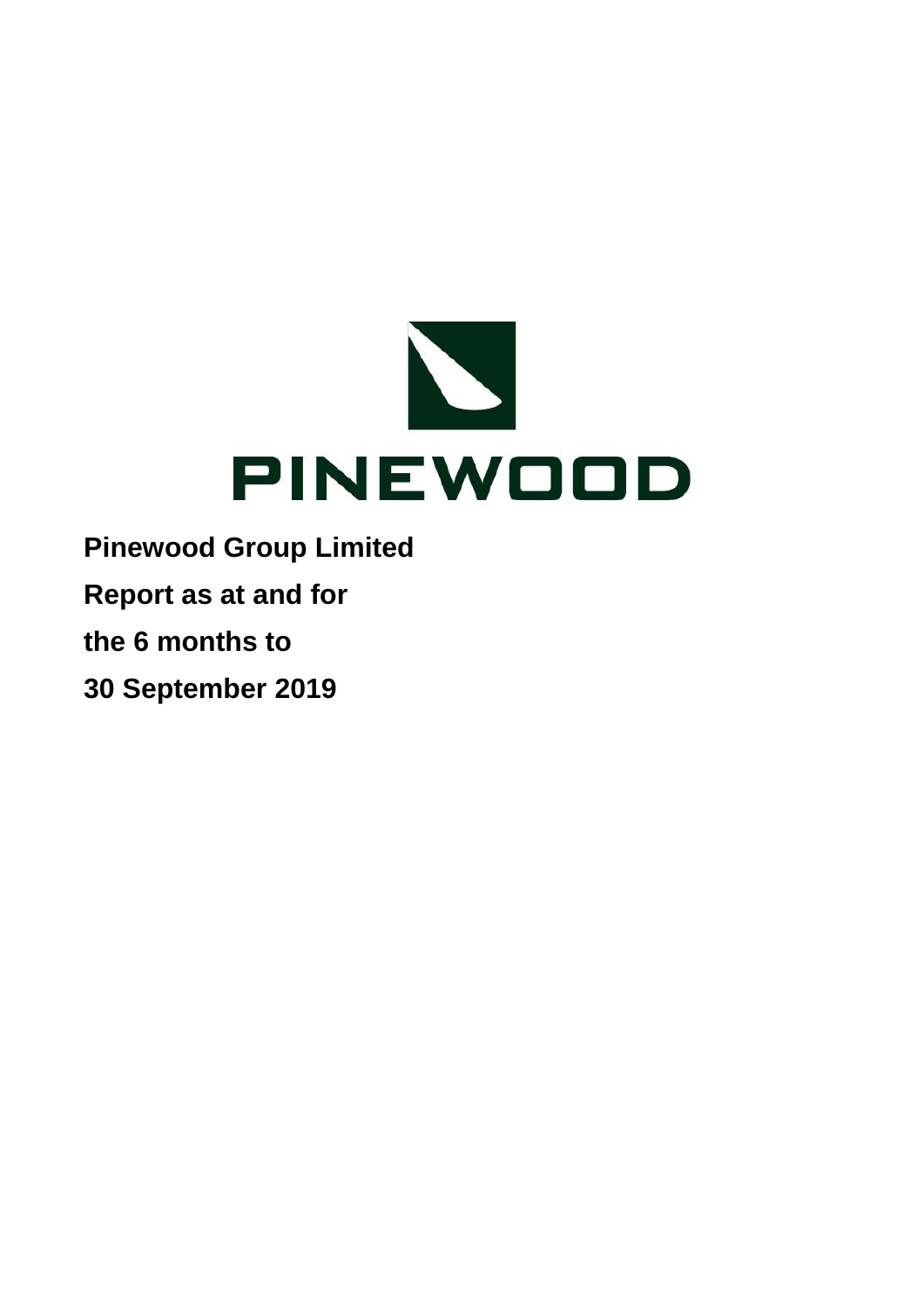# **Second quarter highlights**

# **Operational and industry highlights**

- Stage occupancy, at our UK studios, of 100% in the 6 months to 30 September 2019 compares with 94% in the 6 months to 30 September 2018.
- Total spend on film production from January to September 2019 was £1.5 billion in the UK. HETV production spend in the UK is at the highest level since reporting began.

# **Strategic highlights**

A number of strategic initiatives were completed over the quarter to 30 September 2019 "Q2 2020":

- Disney: The Group agreed a multi-year contract with Disney which sees them take all the stages, backlots and other production accommodation at Pinewood Studios in Buckinghamshire. The contract starts at the beginning of January 2020 and will ensure strong levels of occupancy throughout the period of the agreement.
- Refinancing: The Group closed the offering of £550 million of 3.25% Senior Secured Notes due 2025 and completed the redemption of £250 million of 3.75% Senior Secured Notes due 2023, distributing £250 million to its parent.
- Pinewood East Phase II: Construction of stages was successfully completed and occupied in October.
- Real estate optimisation: In November, the Group submitted planning applications to build c. 100,000 sq.ft of stages at Pinewood West, space which will be taken by Disney as part of their multi-year contract. The applications are expected to be determined early in 2020.
- Atlanta Joint Venture: In August the Group completed on the sale of its 40% share in the Pinewood Atlanta Studios for consideration of £12.1 million. The sales and marketing arrangement is expected to continue for a period of up to 18 months.
- On 26 September 2019, following discussions with the Welsh Government, the Group issued notice to terminate its studio management arrangements for the Studio in Cardiff, which will take effect on 31 March 2020. The studio in Wales will remain branded and operated as a Pinewood facility until that date.

# **Financial highlights**

The table below provides an overview of key performance indicators for the period:

|                                | 6 months<br>ended 30<br><b>Sept 2019</b><br>£'000 | 6 months<br>ended 30<br><b>Sept 2018</b><br>£'000 | Year ended<br>31 March<br>2019<br>£'000 | Year ended<br>31 March<br>2018<br>£'000 |
|--------------------------------|---------------------------------------------------|---------------------------------------------------|-----------------------------------------|-----------------------------------------|
| Revenue <sup>*</sup>           | 46,911                                            | 43,184                                            | 85,928                                  | 79,690                                  |
| <b>Adjusted EBITDA</b>         | 27,358                                            | 22,612                                            | 44,672                                  | 42,338                                  |
| Adjusted EBITDA margins        | 58.3%                                             | 52.3%                                             | 52.0%                                   | 53.1%                                   |
| Cash generated from operations | 22,729                                            | 27,237                                            | 52,748                                  | 23,624                                  |
| Capital expenditure**          | (24,430)                                          | (8,272)                                           | (42,077)                                | (6, 399)                                |
| Adjusted net debt              | (482, 525)                                        | (194,322)                                         | (210, 257)                              | (207, 681)                              |

\* Revenue in the year to 31 March 2018 excludes the ceased Media Investment segment

\*\* Capital expenditure represents the total purchase of property, plant and equipment, purchase of intangible assets, investment in joint ventures and repayments from joint ventures, net of proceeds from disposal of property, plant and equipment, intangibles and joint ventures, as disclosed in the cash flow statement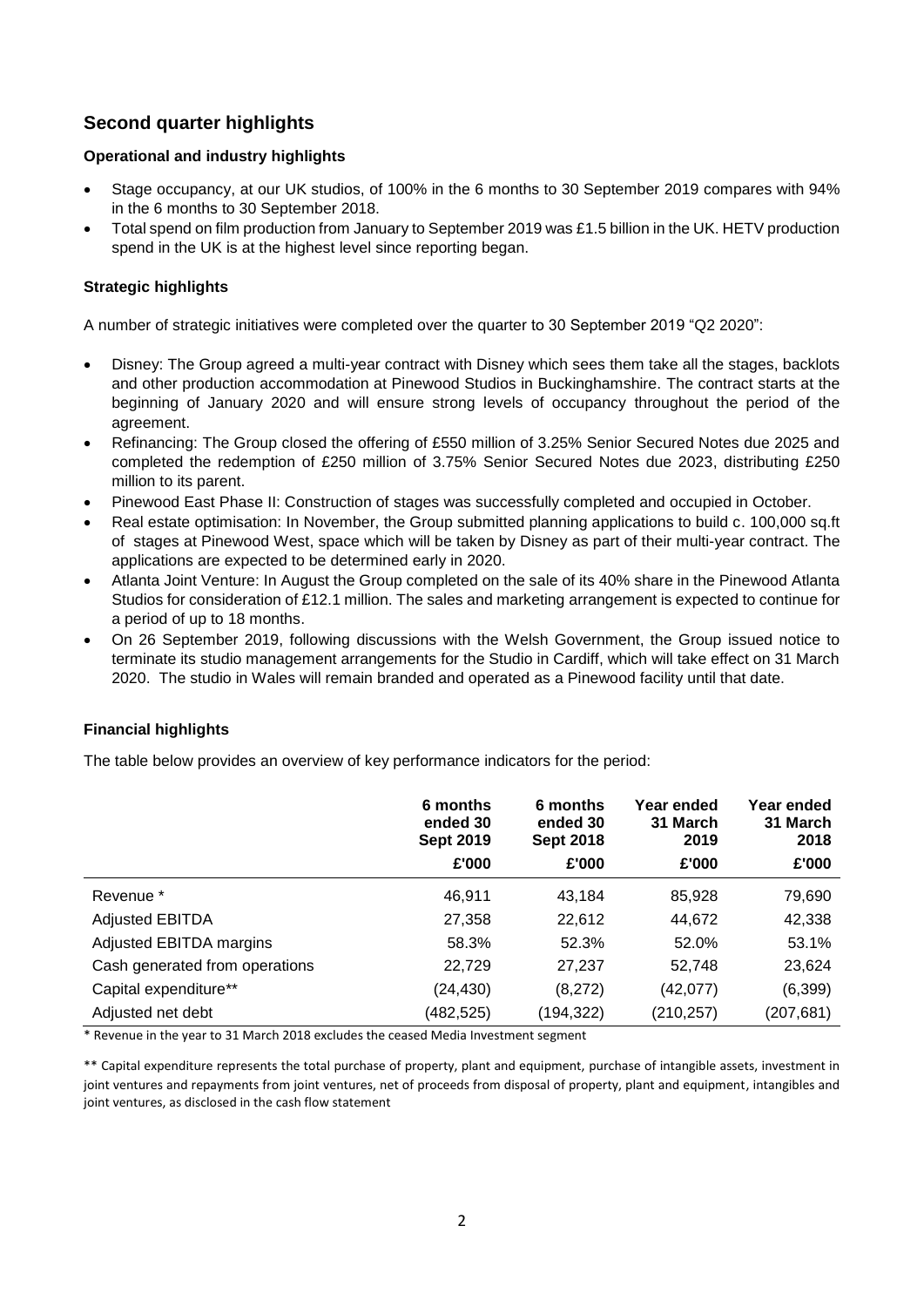# *Turnover*

In the 6 months to 30 September 2019 ("Q2 YTD 2020") turnover increased by £3.7 million or 9% to £46.9 million (Q2 YTD 2019: £43.2 million). UK studios saw increased revenues, with 100% stage occupancy (Q2 YTD 2019: 94%), higher occupancy in other production accommodation and an increase in the overall ratecard. Partially offsetting this strong performance in UK studios, was lower income from the resale of contracted bookings and a reduction in revenue from Picture Services, a part of the post-production business which is being phased out this year.

# *Adjusted EBITDA*

Adjusted EBITDA increased by £4.8 million to £27.4 million (Q2 YTD 2019: £22.6 million) due to (i) the increase in revenue commented above, coupled with (ii) an improvement in gross margins by 7.5ppt to 58.8% (Q2 YTD 2019: 51.3%) mainly reflecting the growth in UK studio activity and revenues, (iii) an improvement in occupancy levels at the joint venture in Atlanta before its sale to our joint venture partners, reduced by (iv) one-off legal and professional fees incurred in relation to the multi-year contracts which the Group has agreed with Netflix and Disney.

# **Reconciliation of profit on ordinary activities after taxation to adjusted EBITDA**

|                                                                                                     | 6 months<br>ended 30<br><b>Sept 2019</b><br>£'000 | 6 months<br>ended 30<br><b>Sept 2018</b><br>£'000 | Year ended<br>31 March<br>2019<br>£'000 | Year ended<br>31 March<br>2018<br>£'000 |
|-----------------------------------------------------------------------------------------------------|---------------------------------------------------|---------------------------------------------------|-----------------------------------------|-----------------------------------------|
| Profit on ordinary activities after taxation                                                        | 3,472                                             | 10,705                                            | 21,321                                  | 24,358                                  |
| Net Interest payable***                                                                             | 3.554                                             | 2,629                                             | 6.200                                   | 2,294                                   |
| Tax charge on profit on ordinary activities***<br>Depreciation of property, plant and<br>equipment  | 4,609<br>4,457                                    | 3,449<br>4,315                                    | 6,224<br>8,707                          | 5,905<br>8,811                          |
| Amortisation of goodwill                                                                            | 283                                               | 283                                               | 560                                     | 560                                     |
| Exceptional items (inc. associated tax)                                                             | 10,983                                            | 424                                               | 708                                     | (549)                                   |
| Operating loss from Media Investment<br>(Gain)/Loss on disposal of property, plant<br>and equipment |                                                   | 2<br>805                                          | 952                                     | 905<br>54                               |
| <b>Adjusted EBITDA</b>                                                                              | 27,358                                            | 22,612                                            | 44,672                                  | 42,338                                  |

\*\*\* Excluding exceptional items

Q2 YTD 2020: Net interest payable excludes exceptional interest charges of the make-whole payment and the write-off of unamortised arrangement fees in connection with the December 2017 financing of the £250 million senior loan notes. Tax charge on ordinary activities excludes tax in relation to the exceptional items in the year.

## *Cash flow and capital expenditure*

The cash balance at the end of Q2 YTD 2020 was £67.5 million compared with a balance of £39.9 million at 31 March 2019 and £56.0 million at the end of Q2 YTD 2019. The movement in cash since year ending 31 March 2019 is attributable to a cash inflow of £27.1 million and a foreign exchange gain on cash balances of £0.5 million.

The YTD cash inflow of £27.1 million at September 2019 compares with a YTD increase in cash of £13.0 million at September 2018. This period-on-period change principally reflects the net proceeds from the refinancing in September 2019, the receipt of £12.1m proceeds from the sale of our 40% share of the Pinewood Atlanta Studios, a £4.7 million improvement in cash flow from operating activity before changes in working capital, offset by increased capital expenditure as the Group continues the strategic improvement and expansion of its Pinewood studios and the non-recurrence in working capital benefits received in Q2 YTD 2019.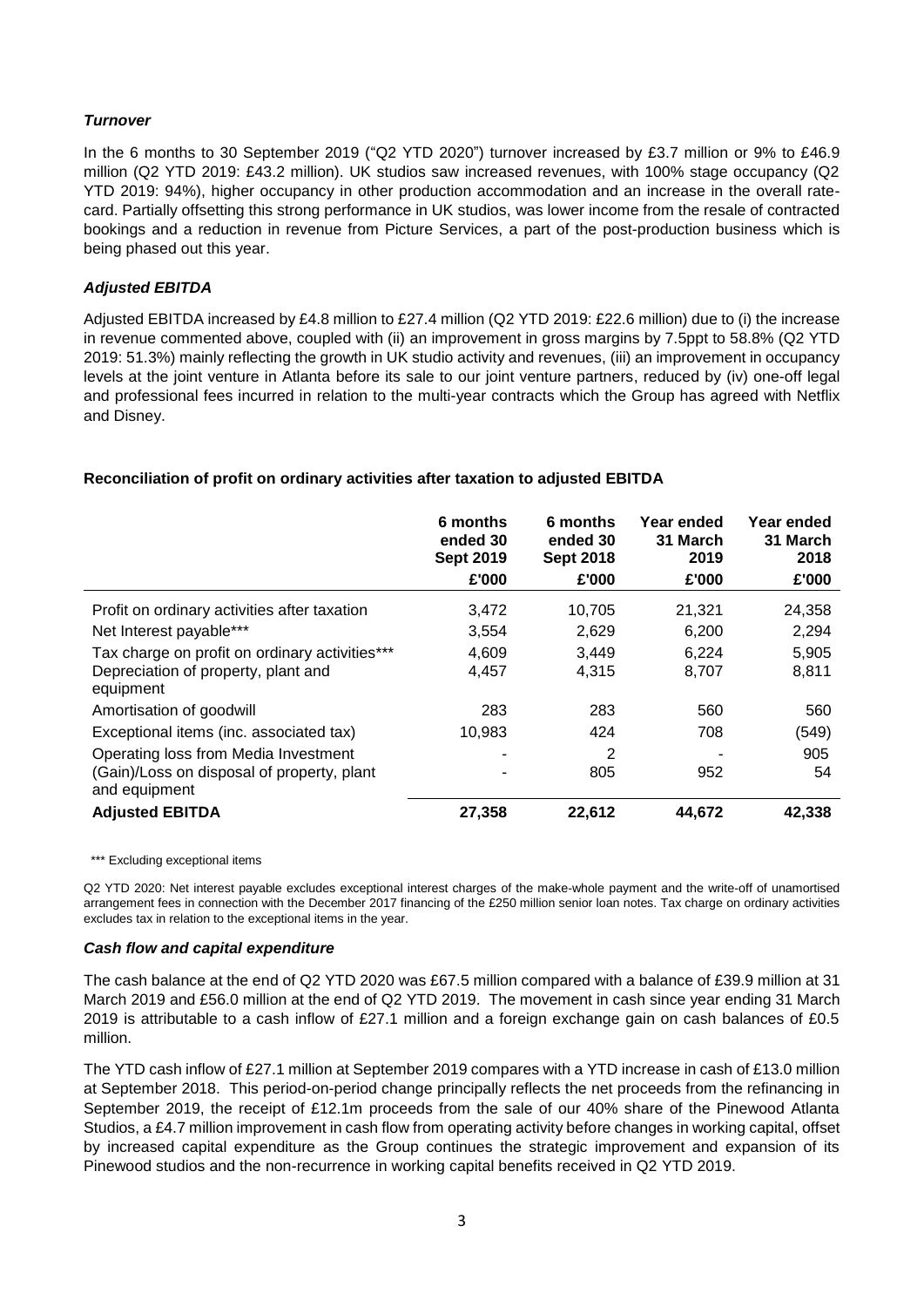# *Adjusted Net debt and liquidity*

Adjusted net debt as at 30 September 2019 stood at £482.5 million with a cash balance of £67.5 million and the remaining negligible balance of our asset financing. Adjusted net debt at 31 March 2019 was £210.3 million with a cash balance of £39.9 million and asset financing of £0.2 million.

# **Paul Golding, CEO, commented**

Pinewood and Shepperton, our UK studios, have made a good progress in the first half of the year and performance is in line with expectations. The signing of the agreement with the Disney is a significant step forward for the Group and ensures strong levels of occupancy throughout the period of agreement. The transformational nature of the Disney and Netflix agreements underpinned the recent issuing of our senior secured notes, and I would like to take this opportunity to thank all those who invested, as well as our banks. Overall, the outlook for the Group is positive.

The next Investor update is scheduled for 26<sup>th</sup> February 2020. In addition to the usual on-line call facility, we invite investors to attend at Pinewood Studios, Buckinghamshire, where a tour of the Studios will follow the presentation. Please send your confirmation to billie.howard@pinewoodgroup.com by 12<sup>th</sup> February 2020, if you wish to attend the presentation and tour at the Studios.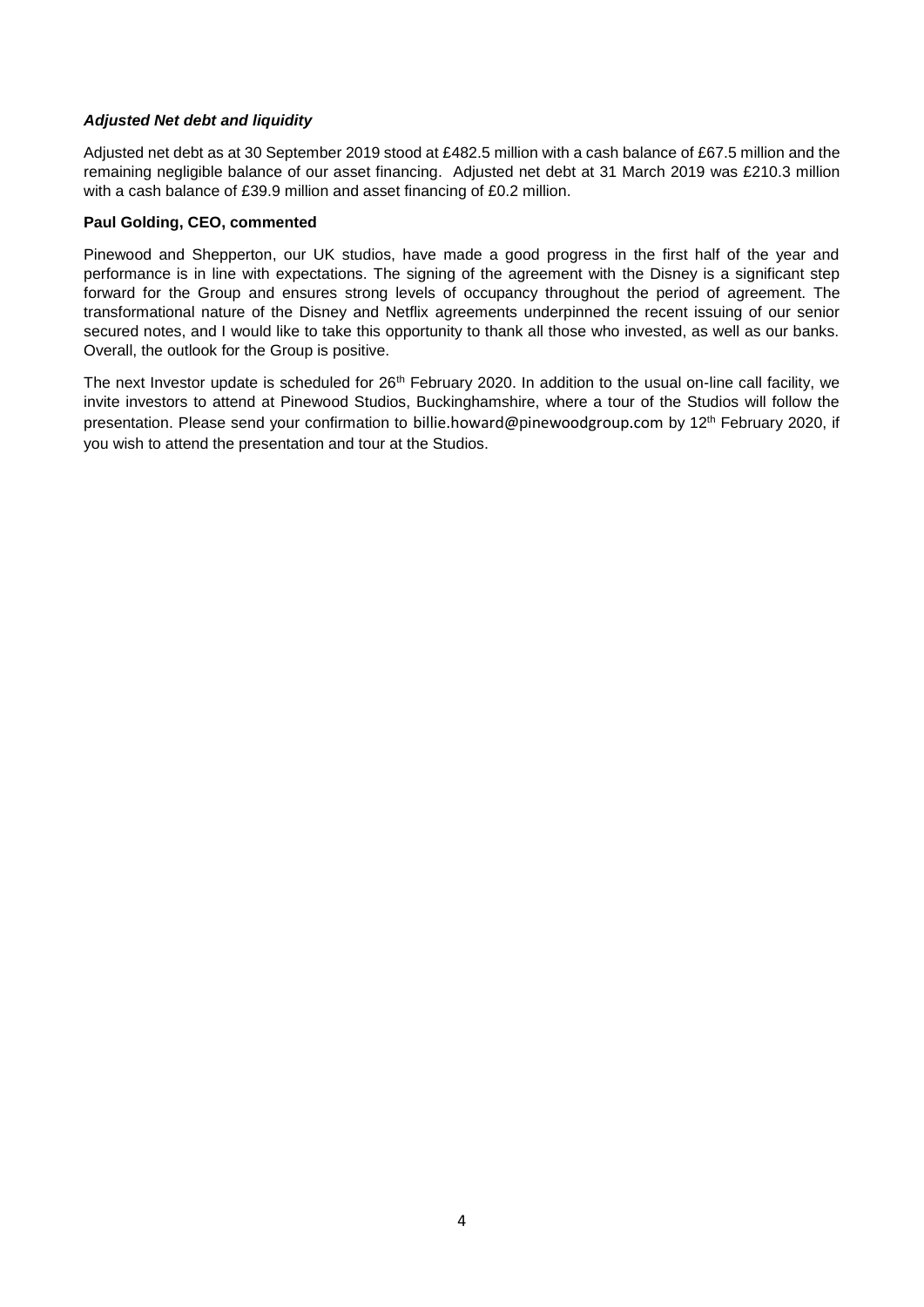## **General information**

Pinewood is the leading independent provider of the real estate that is required for the production of film and television content. Founded in 1936 and headquartered in the United Kingdom, Pinewood owns premium, large-scale facilities also known as studios, for hosting film, television and other media productions. Our freehold studios are located in prime locations near London and make Pinewood a preferred choice for major film production companies. Pinewood branded studios have hosted over 2,000 films, among them 158 Oscar winners, 215 BAFTA winners and numerous blockbuster film productions with budgets of over \$100.0 million.

## **Presentation of financial information**

Unless otherwise indicated, the financial information presented in this report is the historical consolidated financial information of the Group.

This report includes or derives information from the following financial sources:

- The unaudited consolidated financial information of the Group as of and for the 3 months ended 30 September 2019 ("Q2 2020", "Q2 FY20"), and the comparative period as of and for the 3 months ended 30 September 2018 ("Q2 2019" or "Q2 FY19"), prepared in accordance with FRS 102.
- The unaudited consolidated financial information of the Group as of and for the 6 months ended 30 September 2019 ("Q2 YTD 2020", "Q2 YTD FY20"), and the comparative period as of and for the 6 months ended 30 September 2018 ("Q2 YTD 2019" or "Q2 YTD FY19"), prepared in accordance with FRS 102.
- The audited consolidated financial information of the Group as of and for the year ended 31 March 2019 ("FY 2019") is prepared in accordance with FRS 102. The financial year for the Group runs from 1 April following the previous financial year end to 31 March each calendar year.

## **Further information for the noteholders**

This interim report was prepared in accordance with the indenture dated 25 September 2019 among Pinewood Finco PLC, as issuer, the guarantors named therein, Deutsche Trustee Company Limited, as Trustee, and Deutsche Bank AG London Branch, as security agent and as paying agent.

This interim report may include forward-looking statements. All statements other than statements of historical fact included in this interim report, including those regarding the Group's financial position, business and acquisition strategy, plans and objectives of management for future operations are forward-looking statements. Such forward-looking statements involve known and unknown risks, uncertainties and other factors which may cause the out-turned results, performance or achievements of the Group, or industry results, to be materially different from any future results, performance or achievements expressed or implied by such forward-looking statements.

Such forward-looking statements are based on numerous assumptions regarding the Group's present and future business strategies and the environment in which the Group will operate in the future. Many factors could cause the out-turned results, performance or achievements to differ materially from those in the forward-looking statements. Forward-looking statements should, therefore, be construed in light of such risk factors and undue reliance should not be placed on forward-looking statements. These forward-looking statements speak only as of the date of this interim report. The Group expressly disclaims any obligations or undertaking, except as required by applicable law and regulations to release publicly any updates or revisions to any forward-looking statement contained herein to reflect any change in the Group's expectations with regard thereto or any changes in events, conditions or circumstances on which any such statement is based.

The financial results presented in this presentation are preliminary and may change. This financial information includes calculations or figures that have been prepared internally by management and have not been reviewed or audited by our independent chartered accounting firm. There can be no assurance that the Group's actual results for the period presented herein will not differ from the preliminary financial data presented herein and such changes could be material. This preliminary financial data should not be viewed as a substitute for full financial statements prepared in accordance with FRS 102 and is not necessarily indicative of the results to be achieved for any future periods. This preliminary financial information, and previously reported amounts, could be impacted by the effects of further review by the Board of Directors.

## **Use of non-FRS 102 financial information**

This interim report contains certain non-UK GAAP and non-IFRS financial measures and ratios, including, Adjusted EBITDA, Adjusted EBITDA margin, cash conversion, and certain other measures (collectively, "**Non-GAAP Measures**") that are not required by, or presented in accordance with UK GAAP, IFRS or the accounting measures of any other jurisdiction.

In this interim report, "Adjusted EBITDA" is calculated as profit on ordinary activities before interest receivable and similar income, interest payable and similar charges, tax (credit)/charge on profit on ordinary activities, depreciation of property, plant and equipment, depreciation of investment property, impairment of long-term assets, amortisation of goodwill, amortisation of long-term assets, exceptional items, operating loss attributable to Media Investment (ceased) and gain/loss on disposal of property, plant and equipment.

In this interim report, "Adjusted EBITDA margin" is calculated as Adjusted EBITDA (which includes the impact of income from participating interests and based on financial statements prepared in accordance with UK GAAP) divided by turnover (excluding Media Investment (ceased)) (which does not include the impact of income from participating interests).

In this interim report, "adjusted net debt" is calculated as debt net of cash balances, ignoring the unamortised loan issue costs.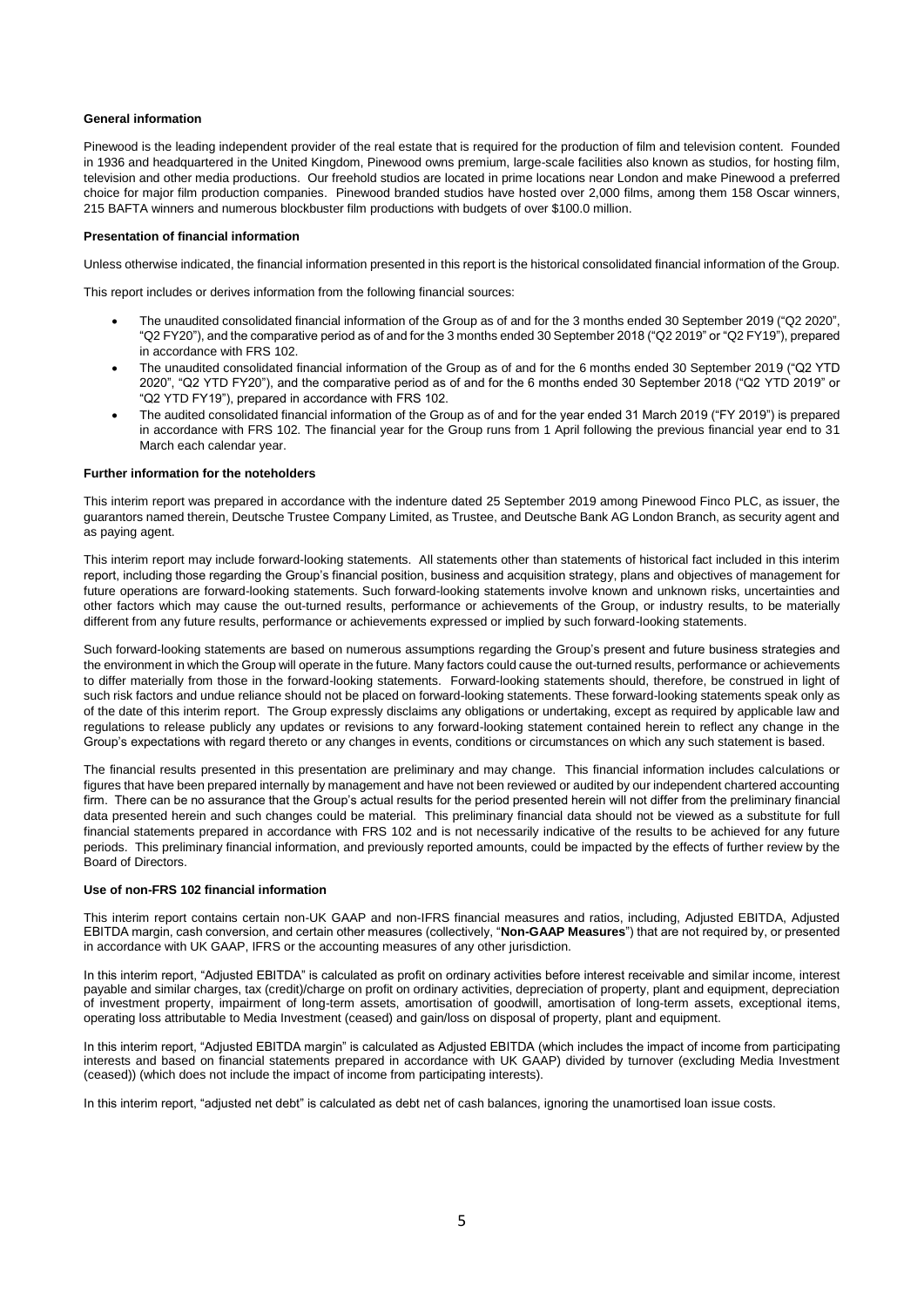# **Financial update for the three months ended 30 September 2019**

# **Group Statement of Comprehensive Income**

# *Turnover*

Turnover increased by £3.0 million or c. 15% to £23.6 million (Q2 2019: £20.6 million) in the 3 months to 30 September 2019. UK studios saw increased revenues, with 100% stage occupancy in the quarter and higher occupancy in other production accommodation. The strong performance from the utilisation of the UK studios has been partially offset by a continued reduction in revenue generated by Picture Services, a part of the postproduction business which is in the process of being phased out.

# *Cost of sales*

Cost of sales expenditure decreased by c. £1.3 million to £9.9 million (Q2 2019: £11.2 million). In preparation for the commencement of the Real Estate Optimisation programme, Q2 2019 included a loss on disposal of £0.8 million in relation to the clearance of certain buildings at Pinewood. The remainder of the decrease mainly relates to lower subcontractor costs in our post-production business in Q2 2020.

# *Gross profit*

Gross profit increased by £4.3 million to £13.7 million (Q2 2019: £9.4 million) for the reasons set out above, with gross margin increasing by 12.5ppt to 58.2% (Q2 2019: 45.7%).

# *Selling and distribution costs*

Selling and distribution costs increased slightly in the quarter to £0.6 million (Q2 2019 £0.2 million) with the business in the initial stage of gaining detailed planning consents across both UK studios and preparing the studios in line with the two long term contracts.

# *Administrative expenses* \*\*\*

Administration expenses of £2.0 million is an increase of £0.7m (Q2 2019: £1.3 million). Last year saw the oneoff benefit in discretionary staff costs which has not been repeated this year. In addition, Q2 2020 includes legal and professional fees incurred in relation to the multi-year contract which the Group agreed with Disney.

# *Operating profit \*\*\**

Operating profit before exceptional items increased by £3.3 million to £11.1 million and delivered an operating profit margin of 47.2% (Q2 2019: 38.1%).

# *Income from participating interests*

Following improved occupancy at the Atlanta Studios, the business delivered a marginally positive result in the period (Q2 2019: £0.4 million loss). The sale of our 40% interest in the joint venture completed in August 2019.

# *Interest receivable and similar income*

Interest receivable and similar income decreased by c. £0.3 million to £1.5 million (Q2 2019: £1.7 million). The majority of interest receivable relates to interest earned on the loan to the Group's parent company, created in December 2017. However, Q2 2019 reflected a £0.3 million improvement in the fair value position of the interest rate swaps, whereas in Q2 2020 saw a worsening in the fair value with this charge being reflected through interest payable and similar charges.

# *Interest payable and similar charges \*\*\**

Interest payable and similar charges increased to £3.4 million (Q2 2019: £2.8 million), with higher costs in relation to the fair value of our derivative financial instruments.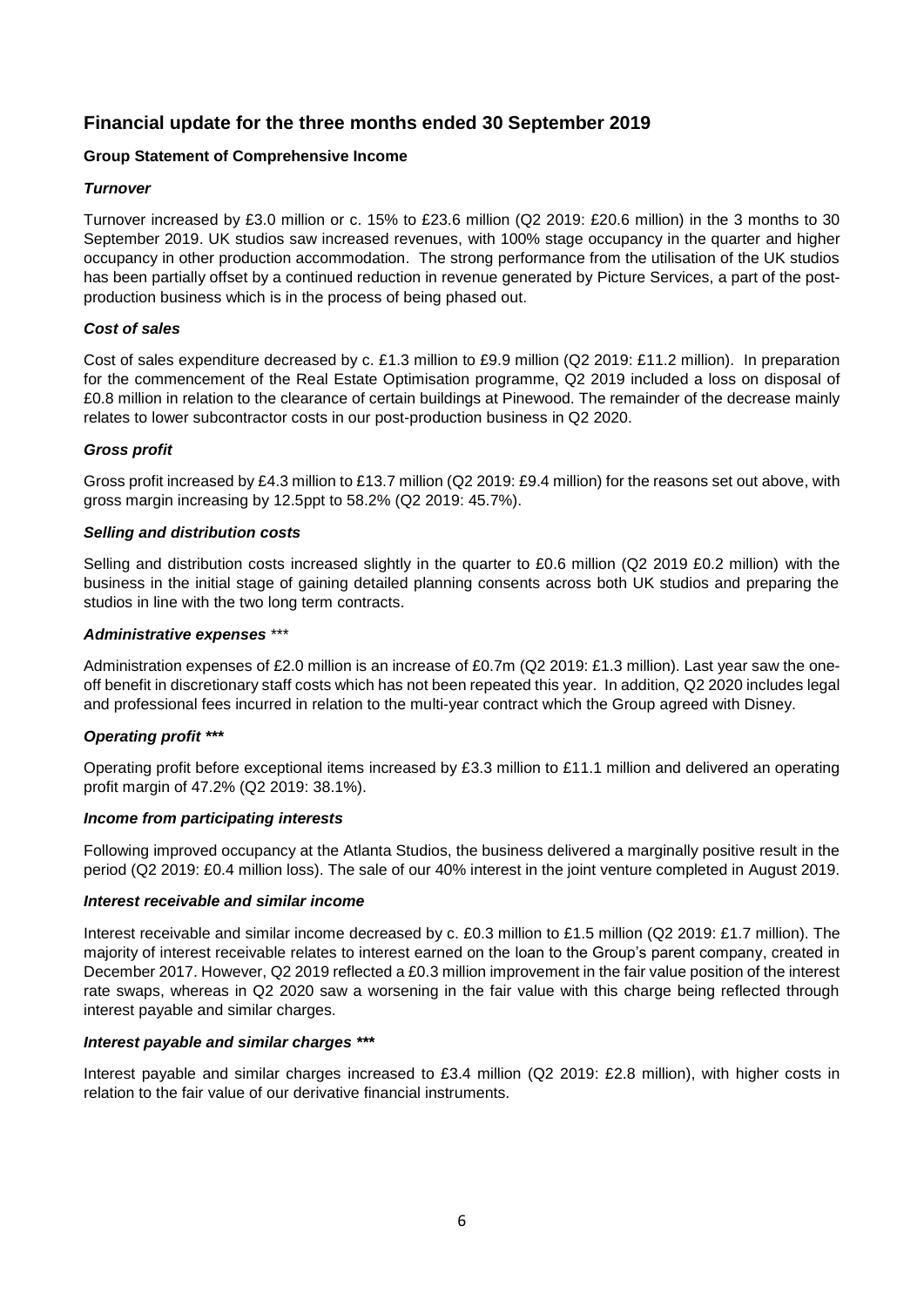## *Tax charge on profit on ordinary activities \*\*\**

The tax charge on profit on ordinary activities increased by £1.1m to £2.6 million (Q2 2019<sup>†</sup>: £1.5 million).

\*\*\* Excluding exceptional items

† The tax charge for the three months to September 2018 has been restated to £1.4 million from £1.0 million, following the finalisation of the year end position

## **Cash flow**

The cash balance at the end of September 2019 was £67.5 million compared with a balance of £25.3 million at 30 June 2019. Net cash flow in the quarter increased by £40.1 million to £41.8 million inflow (Q2 2018/19: £1.7 million inflow), of which £37.8 million related to the net proceeds from the refinancing at the end of September 2019. The remaining cash movements include a £5.4 million improvement from cash generated from operations, a £12.1 million receipt from the sale of our 40% stake in the Pinewood Atlanta Studios, which is offset by an additional £3.0 million of corporation tax paid following the change in UK payment schedule this year and an additional £12.3 million of capital expenditure in the quarter, which relates principally to the development of Pinewood East phase II.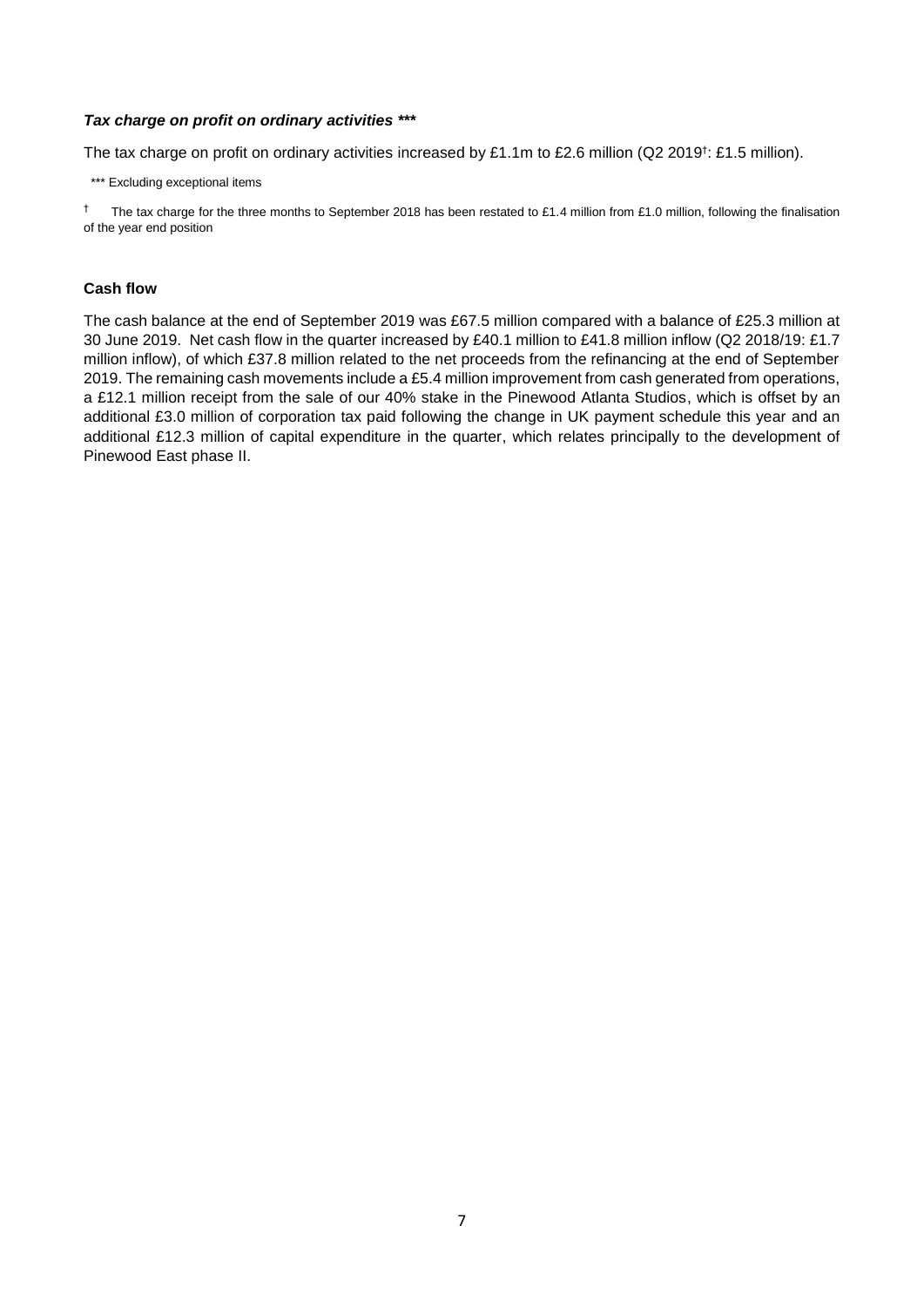# **Financial update for the six months ended 30 September 2019**

# **Group Statement of Comprehensive Income**

# *Turnover*

Turnover increased by £3.7 million or 9% to £46.9 million (Q2 YTD 2019: £43.2 million). UK studios saw increased revenues, with 100% stage occupancy (Q2 YTD 2019: 94%), higher occupancy in other production accommodation and an increase in the overall rate-card. Revenue generated from the three dedicated Television Studios has also trended upwards since last year, with several new shows being filmed at Pinewood. Partially offsetting this strong performance in UK studios, was lower income from the resale of certain contracted bookings and a reduction in revenue from Picture Services, part of the post-production business which is being phased out this year.

# *Cost of sales*

Cost of sales expenditure decreased by c. £1.7 million to £19.3 million (Q2 YTD 2019: £21.0 million). £0.8 million related to the non-recurrence of a prior year loss on disposal of certain assets affected by the Real Estate Optimisation programme, with the remaining £0.8 million primarily due to lower subcontractor costs in our postproduction business and a release of certain debtor provisions in the period following receipt of cash.

# *Gross profit*

Gross profit increased by £5.4 million to c. £27.6 million (Q2 YTD 2019: c. £22.1 million) for the reasons set out above. Gross margin increased by 7.5ppt to 58.8% (Q2 YTD 2019: 51.3%), mainly reflecting the growth in UK studio activity and revenues.

# *Selling and distribution costs*

Selling and distribution costs increased marginally to £1.1 million (Q2 YTD 2019: £0.8 million), with the business in the initial stage of gaining detailed planning consents across both UK studios and preparing the studios in line with the two long term contracts.

# *Administrative expenses\*\*\**

Administrative expenses increased by 28% or £0.8 million to £3.9 million (Q2 YTD 2019: £3.1 million), which related to one-off legal and professional fees incurred in relation to the multi-year contracts the Group agreed with Netflix and Disney to create production hubs at Shepperton and Pinewood Studios respectively.

# *Operating profit*

Operating profit before exceptional items increased by £4.2 million to £22.6 million and delivered an operating profit margin of 48.1% (Q2 YTD 2019: 42.5%).

# *Income from participating interests*

Following improved occupancy at the Atlanta Studios, the business delivered a marginally positive result in the period (Q2 YTD 2019: £1.1 million loss). The sale of our 40% interest in the joint venture completed in August 2019.

# *Interest receivable and similar income*

Interest receivable and similar income decreased by £0.2 million to £2.9 million (Q2 YTD 2019: £3.1 million). The majority of this relates to interest earned on the loan to the Group's parent company, created in December 2017. However, Q2 YTD 2019 reflected a £0.3 million improvement in the fair value position of the interest rate swaps, whereas in Q2 YTD 2020 saw a worsening in the fair value with this charge being reflected through interest payable and similar charges.

# *Interest payable and similar charges\*\*\**

Interest payable and similar charges increased by £0.7 million to c. £6.4 million (Q2 YTD 2019: £5.7 million), with higher charges in relation to the fair value of our derivative financial instruments.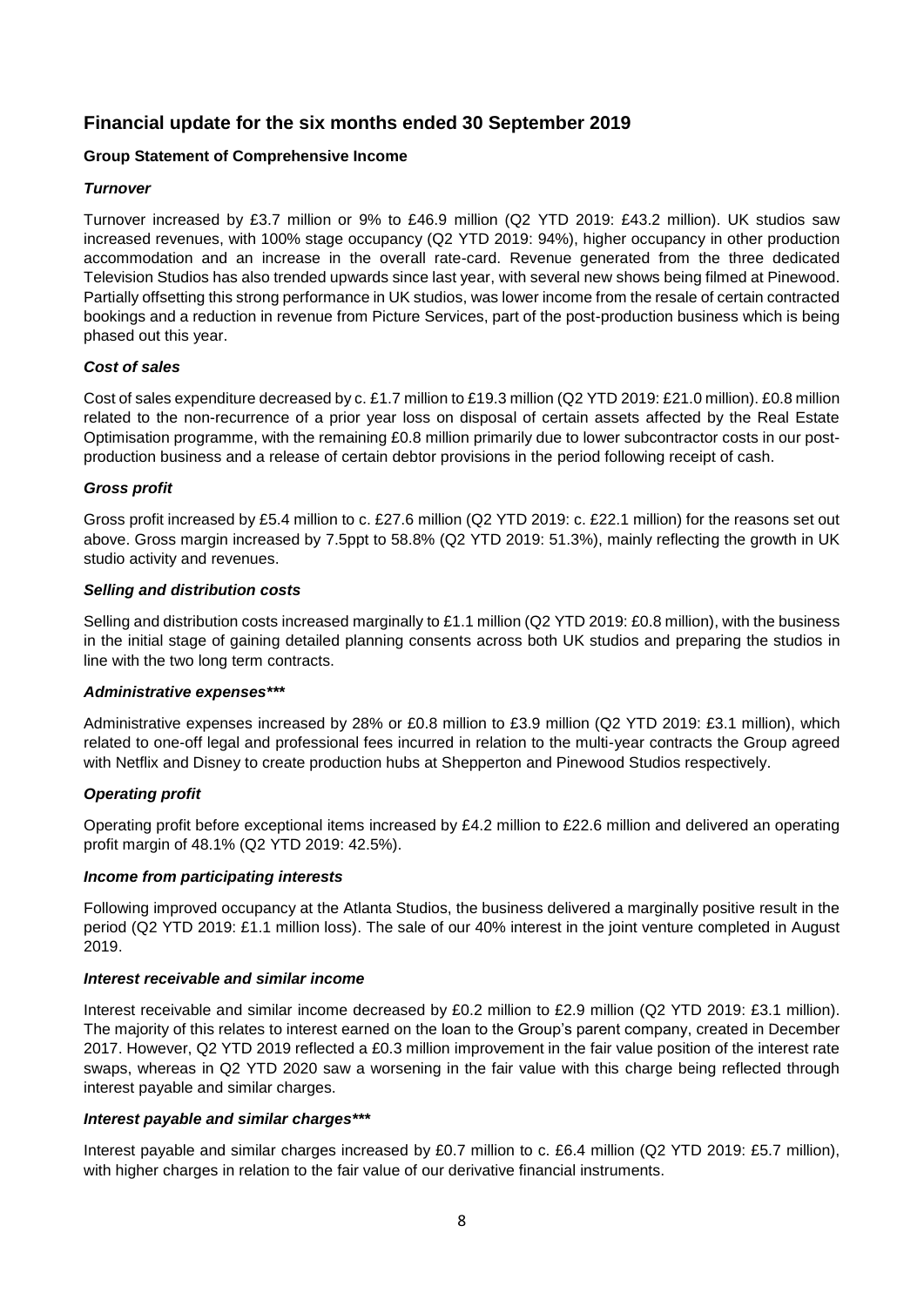# *Tax charge on profit on ordinary activities\*\*\**

The tax charge on profit on ordinary activities increased by £1.2m to £4.6 million (Q2 YTD 2019<sup>†</sup>: £3.4 million), and an effective tax rate of 24.2% (Q2 YTD 2019: 23.7%). Q2 YTD 2020 included a greater degree of overseas tax at higher rates, explaining the change in the effective rate.

\*\*\* Excluding exceptional items

The tax charge for the six months to September 2018 has been restated to £3.4 million from £2.6 million, following the finalisation of the year end position

## **Exceptional items**

A significant level of company and financial restructuring has been achieved within the first six months of the year. During the period to September 2019, the following items have been disclosed as exceptional items:

- Administrative expenses include c. £0.7m of income in relation to the early termination of our sales and marketing arrangement with Iskandar Malaysia Studios, together with a cost of £0.1 million in relation to restructuring initiatives mainly delivered in Q1 2020;
- The loss on disposal of participating interests of £2.3 million relates to the sale of our 40% interest in the Pinewood Atlanta Studios;
- Interest payable and similar charges includes £11.8 million of charges in relation to the refinancing in September 2019. This saw a one-off 'make-whole' payment to the investors of the £250 million 3.75% senior loan notes, together with a write-off in relation to the associated unamortised arrangement fees; and
- A tax credit of £2.5 million in relation to the items above.

The prior year period to September 2018 included restructuring charges net of tax of £0.4 million.

## **Liquidity and capital resources**

# *Cash flow*

The cash balance at 30 September 2019 was £67.5 million compared with a balance of £39.9 million at 31 March 2019 and £56.0 million at 30 September 2018. The movement in cash since 31 March 2019 is attributable to a cash inflow of £27.1 million and a foreign exchange gain on cash balances of £0.5 million.

The YTD cash inflow of £27.1 million at 30 September 2019 compares with an increase in cash of £13.0 million at 30 September 2018. This period-on-period change principally reflects the net proceeds from the refinancing in September 2019, the receipt of £12.1m proceeds from the sale of our 40% share of the Pinewood Atlanta Studios, a £4.7 million improvement in cash flow from operating activity before changes in working capital, offset by increased capital expenditure as the Group continues the strategic improvement and expansion of its Pinewood studios and the non-recurrence in working capital benefits received in the six months to 30 September 2018.

## *Net cash inflow from operating activities*

Net cash flow from operating activities decreased by £17.3 million to £5.1 million (Q2 YTD 2019: £22.4m). Whilst cash flow from operations before changes in working capital improved by £4.7 million principally due to the trading at the UK studios, there has been a £9.2 million change in working capital caused by the timing of receipts from some of our leases around the financial year end dates. Q2 YTD 2019 saw the early receipt of amounts totalling c. £10.5 million which were due in April in respect of Q2 YTD 2020.

In addition, £8.9 million was paid at the repayment of the 3.75% senior notes in September 2019, with £5.9 million in relation to the exceptional 'make-whole' payment and £3.0 million in relation to interest due on the notes to 24 September 2019. Finally, net corporation tax paid has increased period on period by £3.7 million, following the start of the revised HMRC payment schedule which sees two additional scheduled payments being made in the first half of the year.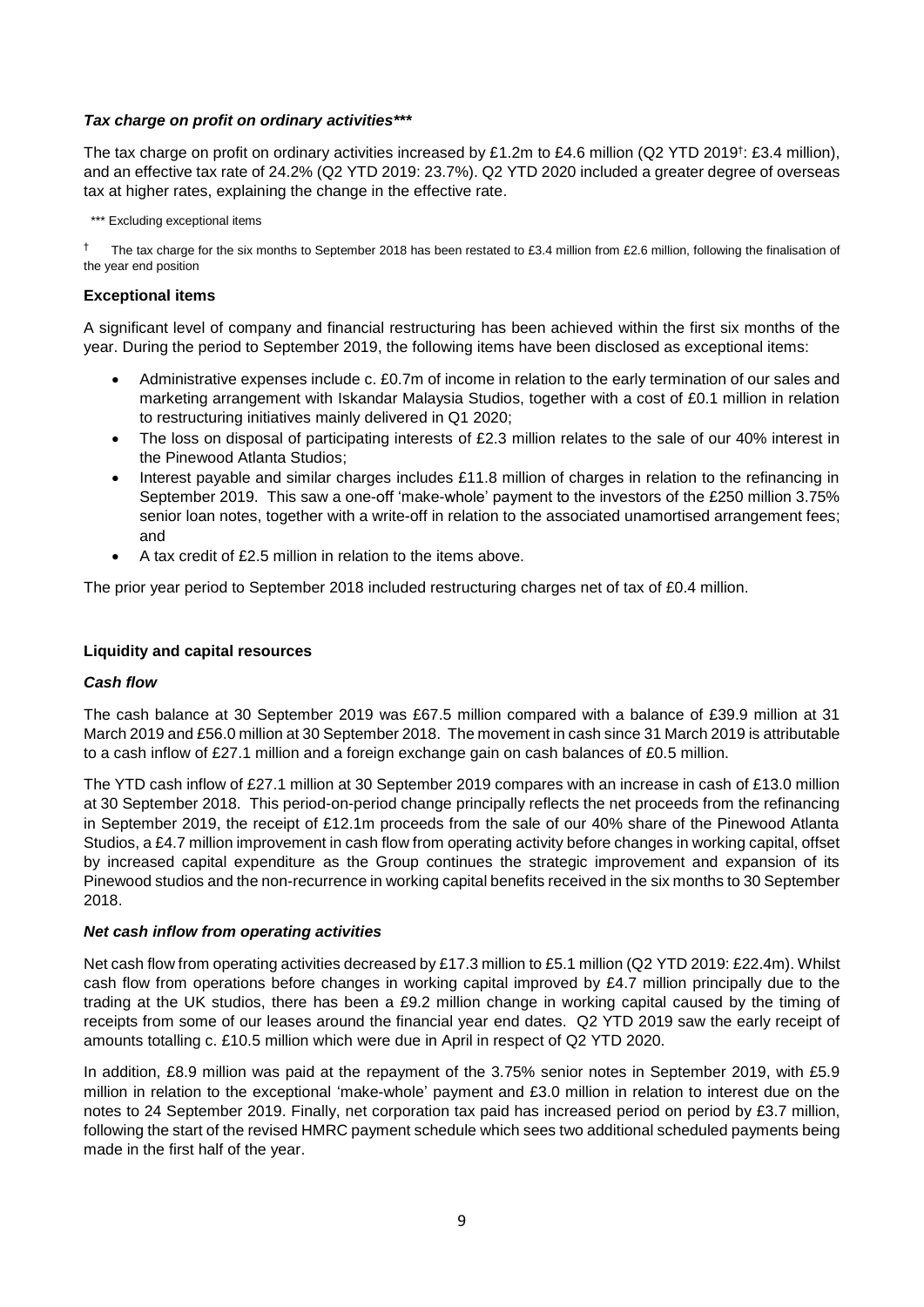## *Net cash outflow from investing activities*

Net cash outflow from investing activities was £24.4 million compared with £8.3 million in Q2 YTD 2019. This increase was mainly due to an increase in capital expenditure of £30.1 million, principally in relation to the development of Pinewood East Phase II together with the Group's real estate optimisation activities, offset by £12.1 million received for the sale of Pinewood's share in the Atlanta joint venture.

## *Net cash flow from financing*

Net cash inflow from financing was £46.5 million (Q2 YTD 2019: outflow £1.1 million). The period-on-period movement reflects the net proceeds from the refinancing, before the exceptional 'make-whole' payment of £5.9 million and £3.0 million in relation to interest due on the notes to 24 September 2019, which are both reflected within net cash flow from investing activities.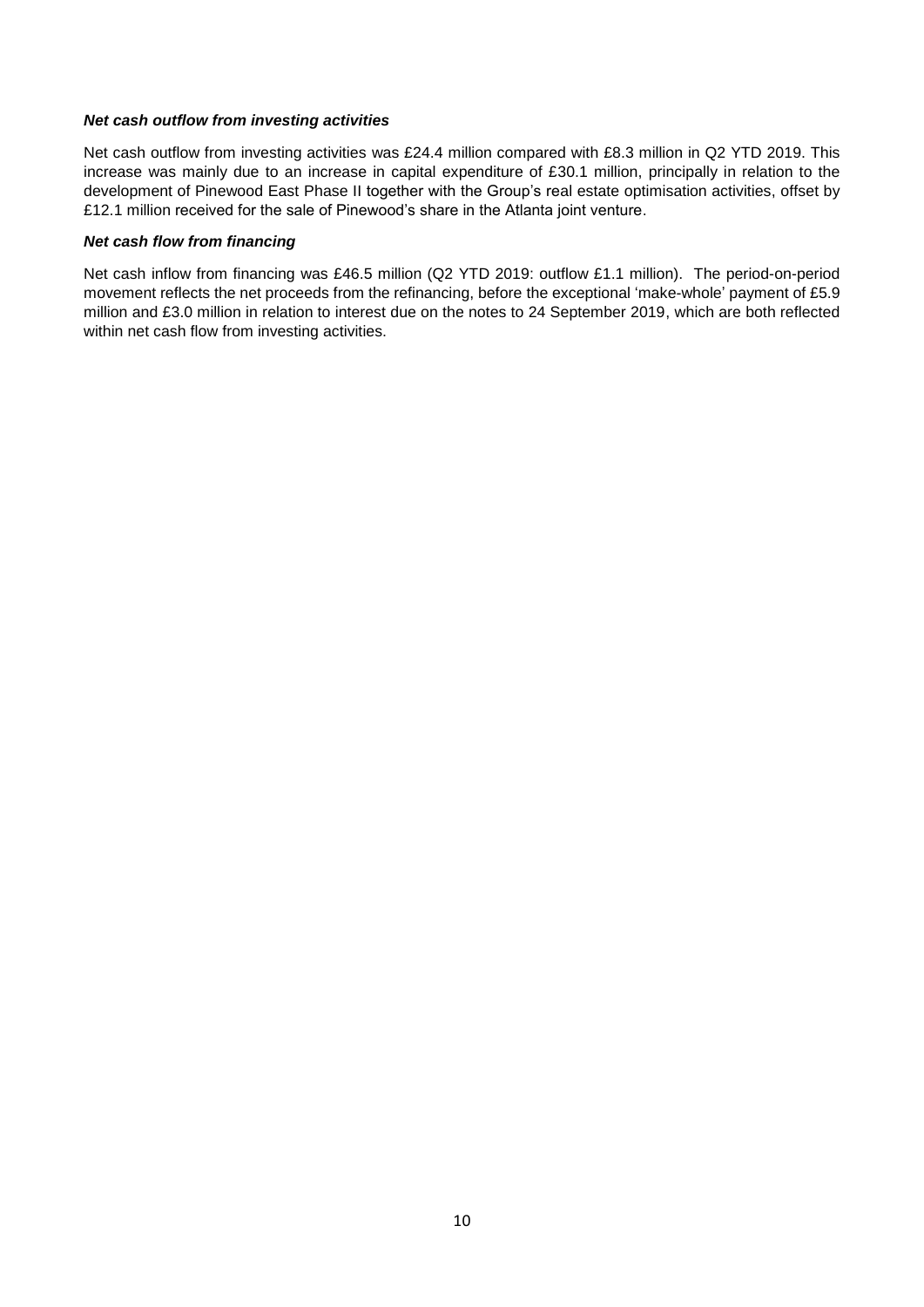# **Interim condensed consolidated financial statements**

Period ended 30 September 2019

Company Registration Number: 03889552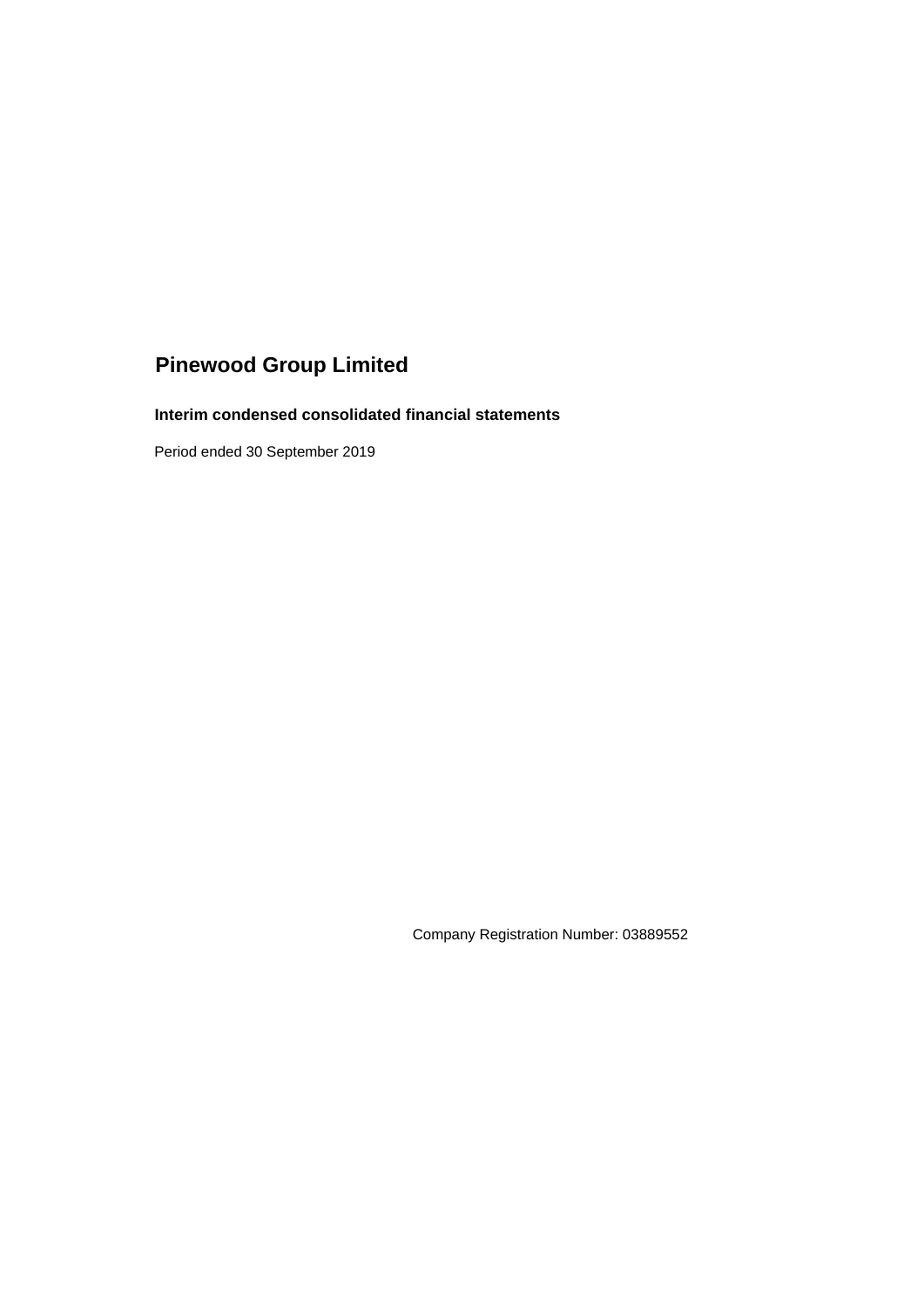## **Condensed Group Statement of Comprehensive Income**

for the six months to 30 September 2019

|                                                                               |                | <b>Before</b>      | 6 month period ended 30 Sep 2019<br><b>Exceptional</b> |              | Before         | 6 month period ended 30 Sep 2018<br>Exceptional |           | Year ended    |
|-------------------------------------------------------------------------------|----------------|--------------------|--------------------------------------------------------|--------------|----------------|-------------------------------------------------|-----------|---------------|
|                                                                               |                | <b>Exceptional</b> | items<br>(Note 1)                                      | <b>Total</b> | Exceptional    | items<br>(Note 1)                               | Total     | 31 March 2019 |
|                                                                               | <b>Notes</b>   | items<br>£'000     | £'000                                                  | £'000        | items<br>£'000 | £'000                                           | £'000     | £'000         |
| <b>Turnover</b>                                                               |                | 46,911             | ٠                                                      | 46,911       | 43,184         |                                                 | 43,184    | 85,928        |
| Cost of sales                                                                 |                | (19, 349)          | $\overline{\phantom{a}}$                               | (19, 349)    | (21, 035)      | ٠                                               | (21, 035) | (40, 956)     |
| <b>Gross profit</b>                                                           |                | 27,562             | $\overline{\phantom{a}}$                               | 27,562       | 22,149         |                                                 | 22,149    | 44,972        |
| <b>Distribution costs</b>                                                     |                | (1, 101)           | ٠                                                      | (1, 101)     | (757)          |                                                 | (757)     | (1,717)       |
| Administrative expenses                                                       |                | (3,900)            | 583                                                    | (3, 317)     | (3,052)        | (523)                                           | (3,575)   | (8,261)       |
| Operating profit / (loss)                                                     | $\overline{2}$ | 22,561             | 583                                                    | 23,144       | 18,340         | (523)                                           | 17,817    | 34,994        |
| Loss on disposal of participating interests                                   |                |                    | (2, 304)                                               | (2, 304)     |                |                                                 |           |               |
| Income from participating interests                                           |                | 57                 | ٠                                                      | 57           | (1, 133)       |                                                 | (1, 133)  | (1, 414)      |
| Interest receivable and similar income                                        | 3              | 2,900              |                                                        | 2,900        | 3,115          |                                                 | 3,115     | 5,679         |
| Interest payable and similar charges                                          | 4              | (6, 454)           | (11, 808)                                              | (18, 262)    | (5,744)        |                                                 | (5,744)   | (11, 879)     |
| Profit / (loss) before taxation                                               |                | 19,064             | (13,529)                                               | 5,535        | 14,578         | (523)                                           | 14,055    | 27,380        |
| Tax (charge) / credit                                                         | 5              | (4,609)            | 2,546                                                  | (2,063)      | (3, 449)       | 99                                              | (3,350)   | (6,059)       |
| Profit / (loss) after taxation                                                |                | 14,455             | (10, 983)                                              | 3,472        | 11,129         | (424)                                           | 10,705    | 21,321        |
| Other comprehensive income                                                    |                |                    |                                                        |              |                |                                                 |           |               |
| Exchange differences on translation of foreign operations<br>on consolidation |                | 1,191              |                                                        | 1,191        | 908            |                                                 | 908       | 809           |
| Total comprehensive income for the period                                     |                | 15,646             | (10, 983)                                              | 4,663        | 12,037         | (424)                                           | 11,613    | 22,130        |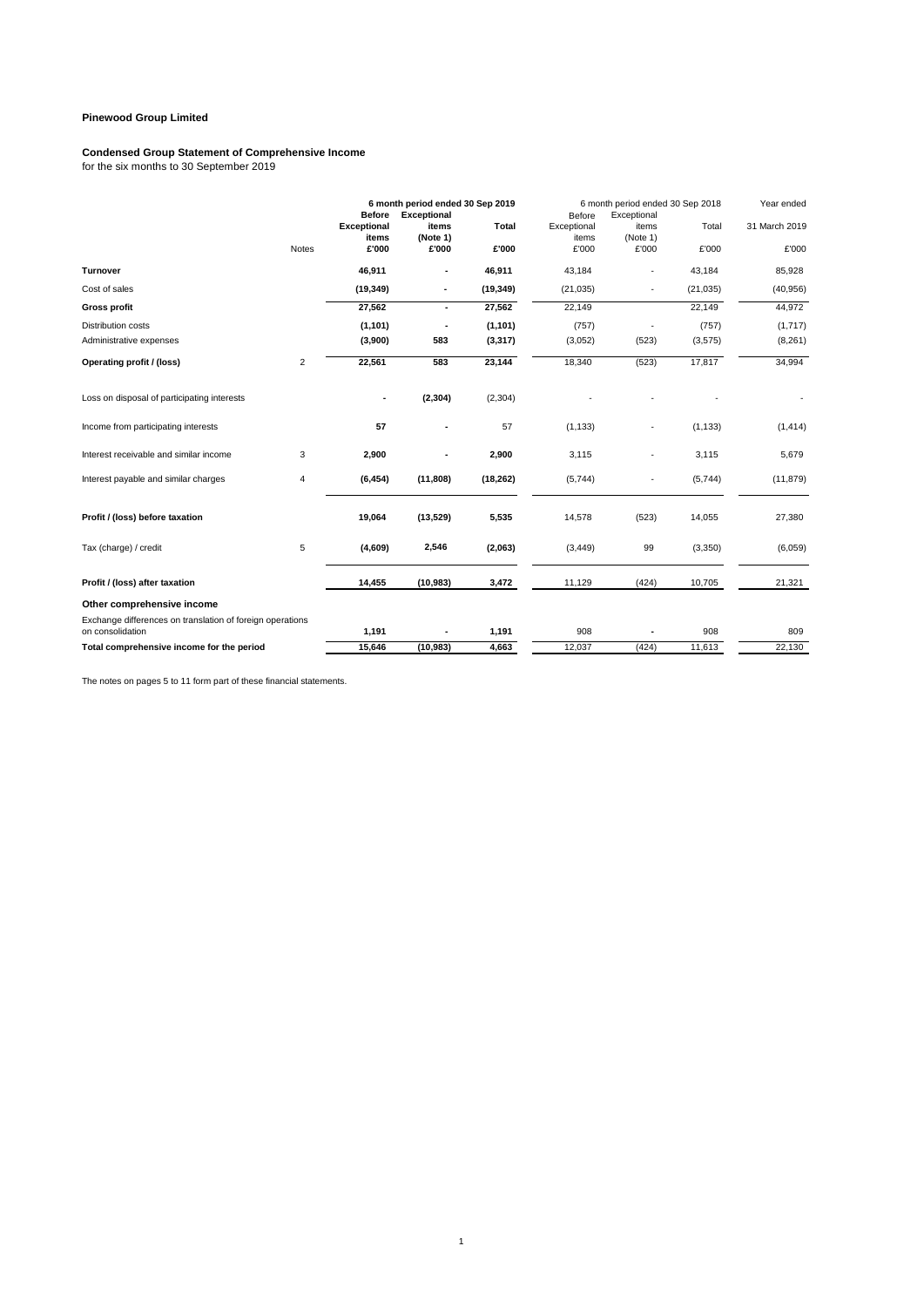#### **Condensed Group Statement of Financial Position**

| as at 30 September 2019                                                   |                |                      |                      |                      |
|---------------------------------------------------------------------------|----------------|----------------------|----------------------|----------------------|
|                                                                           | Notes          | 30 Sep 2019<br>£'000 | 30 Sep 2018<br>£'000 | 31 Mar 2019<br>£'000 |
| <b>Assets</b>                                                             |                |                      |                      |                      |
| <b>Non-current assets</b>                                                 |                |                      |                      |                      |
| Intangible assets                                                         | 6              | 5,184                | 3,641                | 4,622                |
| Property, plant and equipment                                             | $\overline{7}$ | 296,027              | 238,509              | 266,876              |
| Interests in joint ventures                                               |                |                      | 12,519               | 13,308               |
| Other investments                                                         | 8              | 1,680                | 1,680                | 1,680                |
| Trade and other receivables                                               | 9              | 312,113<br>615,004   | 131,680<br>388,029   | 134,369<br>420,855   |
| <b>Current assets</b>                                                     |                |                      |                      |                      |
| Inventories                                                               |                | 63                   | 52                   | 36                   |
| Trade and other receivables                                               | 9              | 16,309               | 10,944               | 14,156               |
| Cash and cash equivalents                                                 | 10             | 67,523               | 56,042               | 39,914               |
|                                                                           |                | 83,895               | 67,038               | 54,106               |
| <b>Total assets</b>                                                       |                | 698,899              | 455,067              | 474,961              |
| <b>Equity and liabilities</b>                                             |                |                      |                      |                      |
| Share capital                                                             | 11             | 1                    | 5.741                | 5.741                |
| Share premium                                                             | 12             |                      | 76,696               | 76,696               |
| Capital redemption reserve                                                | 12             |                      | 135                  | 135                  |
| Merger reserve                                                            | 12             |                      | 348                  | 348                  |
| <b>Translation reserve</b>                                                | 12             | 2,786                | 1,694                | 1,595                |
| Retained earnings                                                         |                | 97,989               | 75,982               | 86,598               |
| <b>Total equity</b>                                                       |                | 100,776              | 160,596              | 171,113              |
| <b>Non-current liabilities</b>                                            |                |                      |                      |                      |
| Interest-bearing loans and borrowings<br>Derivative financial instruments | 14<br>15       | 543,855              | 246,567<br>1,481     | 246,677              |
| Deferred tax liabilities                                                  | 5              | 2,818<br>3,182       | 3,179                | 2,206<br>3,233       |
|                                                                           |                | 549,855              | 251,227              | 252,116              |
|                                                                           |                |                      |                      |                      |
| <b>Current liabilities</b>                                                |                |                      |                      |                      |
| Interest-bearing loans and borrowings<br>Trade and other payables         | 14<br>16       | 48<br>48,220         | 43,244               | 171<br>51,561        |
|                                                                           |                | 48,268               | 43,244               | 51,732               |
| <b>Total liabilities</b>                                                  |                | 598,123              | 294,471              | 303,848              |
| <b>Total equity and liabilities</b>                                       |                | 698,899              | 455,067              | 474,961              |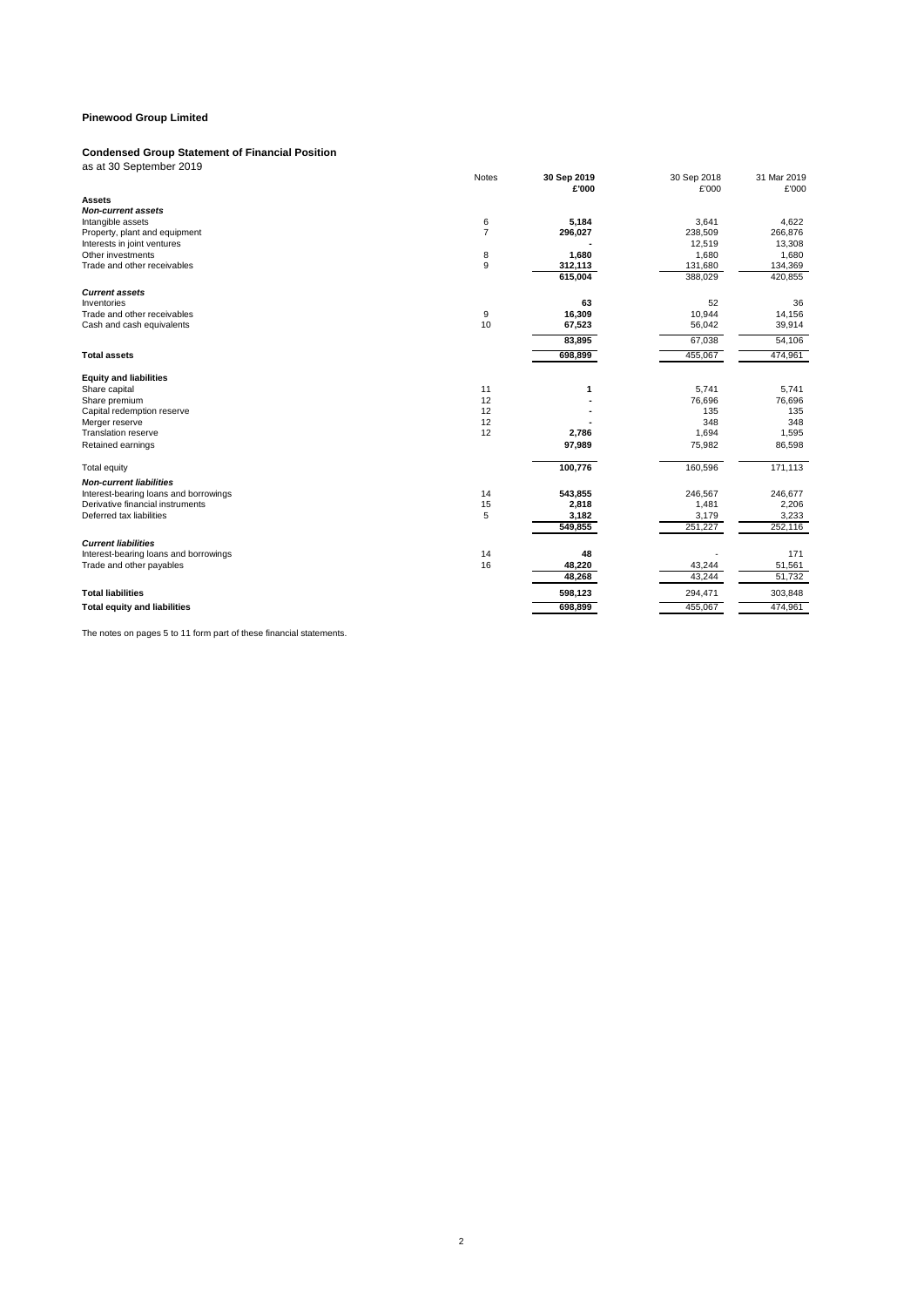## **Condensed Group Statement of Cash Flows**

| <b>Notes</b><br>£'000<br>£'000<br>£'000<br>Cash flow from operating activities:<br>Profit on ordinary activities before taxation<br>5,535<br>14,055<br>27,380<br>Adjustments to reconcile profit on ordinary activities before taxation to net cash flows:<br>4,740<br>4,589<br>9,267<br>Depreciation, impairment and amortisation<br>Loss on disposal of joint ventures<br>2,304<br>805<br>952<br>Loss on disposal of property, plant and equipment<br>(Profit)/loss from participating interests<br>1.133<br>(57)<br>1.414<br>Interest receivable and similar income<br>3<br>(2,900)<br>(3, 115)<br>(5,679)<br>Interest payable and similar charges<br>4<br>18,262<br>5,744<br>11,879<br>27,884<br>23.211<br>45,213<br>Cash flow from operating activities before changes in working capital<br>(Increase)/decrease in trade and other receivables<br>(1, 832)<br>15.993<br>12.066<br>15<br>25<br>(Increase)/decrease in inventories<br>(27)<br>(11,982)<br>Decrease in trade and other payables<br>(3,296)<br>(4,556)<br>22,729<br>27.237<br>Cash generated from operations<br>52,748<br>(14, 034)<br>(4,966)<br>Interest paid<br>23<br>57<br>732<br>Interest received<br>316<br>847<br>901<br>Corporation tax received<br>Corporation tax paid<br>(3,948)<br>(814)<br>(4,649)<br>22,361<br>5,086<br>39,561<br>Net cash flow from operating activities<br>Cash flow used in investing activities:<br>Proceeds from disposal of joint ventures<br>12,069<br>Proceeds from disposal of property, plant and equipment<br>48<br>(35, 654)<br>(6, 371)<br>Purchase of property, plant and equipment<br>(37, 925)<br>(1,258)<br>Purchase of intangible assets<br>(845)<br>(1,901)<br>(2,942)<br>Investment in joint ventures<br>(24, 430)<br>Net cash flow used in investing activities<br>(8,272)<br>(42,077)<br>Cash flow from financing activities:<br>(75,000)<br>Dividends paid<br>Repayment of asset financing obligations<br>(360)<br>(613)<br>(124)<br>Loan made to parent undertaking<br>(175,000)<br>Repayment of loan notes<br>(250,000)<br>Proceeds from Issue of loan notes net of fees<br>546,613<br>(730)<br>(613)<br>(1,090)<br>Net cash flow from financing activities<br>46,489<br>12,999<br>(3, 129)<br>Net increase/(decrease) in cash and cash equivalents<br>27,145<br>Foreign exchange movement<br>464<br>Cash and cash equivalents at the start of the period<br>39,914<br>43,043<br>43,043<br>67,523<br>56.042<br>39.914<br>Cash and cash equivalents at the end of the period<br>10 | for the six months to 30 September 2019 |  | 6 month period    | 6 month period    | Year ended  |
|------------------------------------------------------------------------------------------------------------------------------------------------------------------------------------------------------------------------------------------------------------------------------------------------------------------------------------------------------------------------------------------------------------------------------------------------------------------------------------------------------------------------------------------------------------------------------------------------------------------------------------------------------------------------------------------------------------------------------------------------------------------------------------------------------------------------------------------------------------------------------------------------------------------------------------------------------------------------------------------------------------------------------------------------------------------------------------------------------------------------------------------------------------------------------------------------------------------------------------------------------------------------------------------------------------------------------------------------------------------------------------------------------------------------------------------------------------------------------------------------------------------------------------------------------------------------------------------------------------------------------------------------------------------------------------------------------------------------------------------------------------------------------------------------------------------------------------------------------------------------------------------------------------------------------------------------------------------------------------------------------------------------------------------------------------------------------------------------------------------------------------------------------------------------------------------------------------------------------------------------------------------------------------------------------------------------------------------------------------------------------------------------------------------------------------------------------------------------------------------------------------|-----------------------------------------|--|-------------------|-------------------|-------------|
|                                                                                                                                                                                                                                                                                                                                                                                                                                                                                                                                                                                                                                                                                                                                                                                                                                                                                                                                                                                                                                                                                                                                                                                                                                                                                                                                                                                                                                                                                                                                                                                                                                                                                                                                                                                                                                                                                                                                                                                                                                                                                                                                                                                                                                                                                                                                                                                                                                                                                                            |                                         |  | ended 30 Sep 2019 | ended 30 Sep 2018 | 31 Mar 2019 |
|                                                                                                                                                                                                                                                                                                                                                                                                                                                                                                                                                                                                                                                                                                                                                                                                                                                                                                                                                                                                                                                                                                                                                                                                                                                                                                                                                                                                                                                                                                                                                                                                                                                                                                                                                                                                                                                                                                                                                                                                                                                                                                                                                                                                                                                                                                                                                                                                                                                                                                            |                                         |  |                   |                   |             |
|                                                                                                                                                                                                                                                                                                                                                                                                                                                                                                                                                                                                                                                                                                                                                                                                                                                                                                                                                                                                                                                                                                                                                                                                                                                                                                                                                                                                                                                                                                                                                                                                                                                                                                                                                                                                                                                                                                                                                                                                                                                                                                                                                                                                                                                                                                                                                                                                                                                                                                            |                                         |  |                   |                   |             |
|                                                                                                                                                                                                                                                                                                                                                                                                                                                                                                                                                                                                                                                                                                                                                                                                                                                                                                                                                                                                                                                                                                                                                                                                                                                                                                                                                                                                                                                                                                                                                                                                                                                                                                                                                                                                                                                                                                                                                                                                                                                                                                                                                                                                                                                                                                                                                                                                                                                                                                            |                                         |  |                   |                   |             |
|                                                                                                                                                                                                                                                                                                                                                                                                                                                                                                                                                                                                                                                                                                                                                                                                                                                                                                                                                                                                                                                                                                                                                                                                                                                                                                                                                                                                                                                                                                                                                                                                                                                                                                                                                                                                                                                                                                                                                                                                                                                                                                                                                                                                                                                                                                                                                                                                                                                                                                            |                                         |  |                   |                   |             |
|                                                                                                                                                                                                                                                                                                                                                                                                                                                                                                                                                                                                                                                                                                                                                                                                                                                                                                                                                                                                                                                                                                                                                                                                                                                                                                                                                                                                                                                                                                                                                                                                                                                                                                                                                                                                                                                                                                                                                                                                                                                                                                                                                                                                                                                                                                                                                                                                                                                                                                            |                                         |  |                   |                   |             |
|                                                                                                                                                                                                                                                                                                                                                                                                                                                                                                                                                                                                                                                                                                                                                                                                                                                                                                                                                                                                                                                                                                                                                                                                                                                                                                                                                                                                                                                                                                                                                                                                                                                                                                                                                                                                                                                                                                                                                                                                                                                                                                                                                                                                                                                                                                                                                                                                                                                                                                            |                                         |  |                   |                   |             |
|                                                                                                                                                                                                                                                                                                                                                                                                                                                                                                                                                                                                                                                                                                                                                                                                                                                                                                                                                                                                                                                                                                                                                                                                                                                                                                                                                                                                                                                                                                                                                                                                                                                                                                                                                                                                                                                                                                                                                                                                                                                                                                                                                                                                                                                                                                                                                                                                                                                                                                            |                                         |  |                   |                   |             |
|                                                                                                                                                                                                                                                                                                                                                                                                                                                                                                                                                                                                                                                                                                                                                                                                                                                                                                                                                                                                                                                                                                                                                                                                                                                                                                                                                                                                                                                                                                                                                                                                                                                                                                                                                                                                                                                                                                                                                                                                                                                                                                                                                                                                                                                                                                                                                                                                                                                                                                            |                                         |  |                   |                   |             |
|                                                                                                                                                                                                                                                                                                                                                                                                                                                                                                                                                                                                                                                                                                                                                                                                                                                                                                                                                                                                                                                                                                                                                                                                                                                                                                                                                                                                                                                                                                                                                                                                                                                                                                                                                                                                                                                                                                                                                                                                                                                                                                                                                                                                                                                                                                                                                                                                                                                                                                            |                                         |  |                   |                   |             |
|                                                                                                                                                                                                                                                                                                                                                                                                                                                                                                                                                                                                                                                                                                                                                                                                                                                                                                                                                                                                                                                                                                                                                                                                                                                                                                                                                                                                                                                                                                                                                                                                                                                                                                                                                                                                                                                                                                                                                                                                                                                                                                                                                                                                                                                                                                                                                                                                                                                                                                            |                                         |  |                   |                   |             |
|                                                                                                                                                                                                                                                                                                                                                                                                                                                                                                                                                                                                                                                                                                                                                                                                                                                                                                                                                                                                                                                                                                                                                                                                                                                                                                                                                                                                                                                                                                                                                                                                                                                                                                                                                                                                                                                                                                                                                                                                                                                                                                                                                                                                                                                                                                                                                                                                                                                                                                            |                                         |  |                   |                   |             |
|                                                                                                                                                                                                                                                                                                                                                                                                                                                                                                                                                                                                                                                                                                                                                                                                                                                                                                                                                                                                                                                                                                                                                                                                                                                                                                                                                                                                                                                                                                                                                                                                                                                                                                                                                                                                                                                                                                                                                                                                                                                                                                                                                                                                                                                                                                                                                                                                                                                                                                            |                                         |  |                   |                   |             |
|                                                                                                                                                                                                                                                                                                                                                                                                                                                                                                                                                                                                                                                                                                                                                                                                                                                                                                                                                                                                                                                                                                                                                                                                                                                                                                                                                                                                                                                                                                                                                                                                                                                                                                                                                                                                                                                                                                                                                                                                                                                                                                                                                                                                                                                                                                                                                                                                                                                                                                            |                                         |  |                   |                   |             |
|                                                                                                                                                                                                                                                                                                                                                                                                                                                                                                                                                                                                                                                                                                                                                                                                                                                                                                                                                                                                                                                                                                                                                                                                                                                                                                                                                                                                                                                                                                                                                                                                                                                                                                                                                                                                                                                                                                                                                                                                                                                                                                                                                                                                                                                                                                                                                                                                                                                                                                            |                                         |  |                   |                   |             |
|                                                                                                                                                                                                                                                                                                                                                                                                                                                                                                                                                                                                                                                                                                                                                                                                                                                                                                                                                                                                                                                                                                                                                                                                                                                                                                                                                                                                                                                                                                                                                                                                                                                                                                                                                                                                                                                                                                                                                                                                                                                                                                                                                                                                                                                                                                                                                                                                                                                                                                            |                                         |  |                   |                   |             |
|                                                                                                                                                                                                                                                                                                                                                                                                                                                                                                                                                                                                                                                                                                                                                                                                                                                                                                                                                                                                                                                                                                                                                                                                                                                                                                                                                                                                                                                                                                                                                                                                                                                                                                                                                                                                                                                                                                                                                                                                                                                                                                                                                                                                                                                                                                                                                                                                                                                                                                            |                                         |  |                   |                   | (10, 171)   |
|                                                                                                                                                                                                                                                                                                                                                                                                                                                                                                                                                                                                                                                                                                                                                                                                                                                                                                                                                                                                                                                                                                                                                                                                                                                                                                                                                                                                                                                                                                                                                                                                                                                                                                                                                                                                                                                                                                                                                                                                                                                                                                                                                                                                                                                                                                                                                                                                                                                                                                            |                                         |  |                   |                   |             |
|                                                                                                                                                                                                                                                                                                                                                                                                                                                                                                                                                                                                                                                                                                                                                                                                                                                                                                                                                                                                                                                                                                                                                                                                                                                                                                                                                                                                                                                                                                                                                                                                                                                                                                                                                                                                                                                                                                                                                                                                                                                                                                                                                                                                                                                                                                                                                                                                                                                                                                            |                                         |  |                   |                   |             |
|                                                                                                                                                                                                                                                                                                                                                                                                                                                                                                                                                                                                                                                                                                                                                                                                                                                                                                                                                                                                                                                                                                                                                                                                                                                                                                                                                                                                                                                                                                                                                                                                                                                                                                                                                                                                                                                                                                                                                                                                                                                                                                                                                                                                                                                                                                                                                                                                                                                                                                            |                                         |  |                   |                   |             |
|                                                                                                                                                                                                                                                                                                                                                                                                                                                                                                                                                                                                                                                                                                                                                                                                                                                                                                                                                                                                                                                                                                                                                                                                                                                                                                                                                                                                                                                                                                                                                                                                                                                                                                                                                                                                                                                                                                                                                                                                                                                                                                                                                                                                                                                                                                                                                                                                                                                                                                            |                                         |  |                   |                   |             |
|                                                                                                                                                                                                                                                                                                                                                                                                                                                                                                                                                                                                                                                                                                                                                                                                                                                                                                                                                                                                                                                                                                                                                                                                                                                                                                                                                                                                                                                                                                                                                                                                                                                                                                                                                                                                                                                                                                                                                                                                                                                                                                                                                                                                                                                                                                                                                                                                                                                                                                            |                                         |  |                   |                   |             |
|                                                                                                                                                                                                                                                                                                                                                                                                                                                                                                                                                                                                                                                                                                                                                                                                                                                                                                                                                                                                                                                                                                                                                                                                                                                                                                                                                                                                                                                                                                                                                                                                                                                                                                                                                                                                                                                                                                                                                                                                                                                                                                                                                                                                                                                                                                                                                                                                                                                                                                            |                                         |  |                   |                   |             |
|                                                                                                                                                                                                                                                                                                                                                                                                                                                                                                                                                                                                                                                                                                                                                                                                                                                                                                                                                                                                                                                                                                                                                                                                                                                                                                                                                                                                                                                                                                                                                                                                                                                                                                                                                                                                                                                                                                                                                                                                                                                                                                                                                                                                                                                                                                                                                                                                                                                                                                            |                                         |  |                   |                   |             |
|                                                                                                                                                                                                                                                                                                                                                                                                                                                                                                                                                                                                                                                                                                                                                                                                                                                                                                                                                                                                                                                                                                                                                                                                                                                                                                                                                                                                                                                                                                                                                                                                                                                                                                                                                                                                                                                                                                                                                                                                                                                                                                                                                                                                                                                                                                                                                                                                                                                                                                            |                                         |  |                   |                   |             |
|                                                                                                                                                                                                                                                                                                                                                                                                                                                                                                                                                                                                                                                                                                                                                                                                                                                                                                                                                                                                                                                                                                                                                                                                                                                                                                                                                                                                                                                                                                                                                                                                                                                                                                                                                                                                                                                                                                                                                                                                                                                                                                                                                                                                                                                                                                                                                                                                                                                                                                            |                                         |  |                   |                   |             |
|                                                                                                                                                                                                                                                                                                                                                                                                                                                                                                                                                                                                                                                                                                                                                                                                                                                                                                                                                                                                                                                                                                                                                                                                                                                                                                                                                                                                                                                                                                                                                                                                                                                                                                                                                                                                                                                                                                                                                                                                                                                                                                                                                                                                                                                                                                                                                                                                                                                                                                            |                                         |  |                   |                   |             |
|                                                                                                                                                                                                                                                                                                                                                                                                                                                                                                                                                                                                                                                                                                                                                                                                                                                                                                                                                                                                                                                                                                                                                                                                                                                                                                                                                                                                                                                                                                                                                                                                                                                                                                                                                                                                                                                                                                                                                                                                                                                                                                                                                                                                                                                                                                                                                                                                                                                                                                            |                                         |  |                   |                   |             |
|                                                                                                                                                                                                                                                                                                                                                                                                                                                                                                                                                                                                                                                                                                                                                                                                                                                                                                                                                                                                                                                                                                                                                                                                                                                                                                                                                                                                                                                                                                                                                                                                                                                                                                                                                                                                                                                                                                                                                                                                                                                                                                                                                                                                                                                                                                                                                                                                                                                                                                            |                                         |  |                   |                   |             |
|                                                                                                                                                                                                                                                                                                                                                                                                                                                                                                                                                                                                                                                                                                                                                                                                                                                                                                                                                                                                                                                                                                                                                                                                                                                                                                                                                                                                                                                                                                                                                                                                                                                                                                                                                                                                                                                                                                                                                                                                                                                                                                                                                                                                                                                                                                                                                                                                                                                                                                            |                                         |  |                   |                   |             |
|                                                                                                                                                                                                                                                                                                                                                                                                                                                                                                                                                                                                                                                                                                                                                                                                                                                                                                                                                                                                                                                                                                                                                                                                                                                                                                                                                                                                                                                                                                                                                                                                                                                                                                                                                                                                                                                                                                                                                                                                                                                                                                                                                                                                                                                                                                                                                                                                                                                                                                            |                                         |  |                   |                   |             |
|                                                                                                                                                                                                                                                                                                                                                                                                                                                                                                                                                                                                                                                                                                                                                                                                                                                                                                                                                                                                                                                                                                                                                                                                                                                                                                                                                                                                                                                                                                                                                                                                                                                                                                                                                                                                                                                                                                                                                                                                                                                                                                                                                                                                                                                                                                                                                                                                                                                                                                            |                                         |  |                   |                   |             |
|                                                                                                                                                                                                                                                                                                                                                                                                                                                                                                                                                                                                                                                                                                                                                                                                                                                                                                                                                                                                                                                                                                                                                                                                                                                                                                                                                                                                                                                                                                                                                                                                                                                                                                                                                                                                                                                                                                                                                                                                                                                                                                                                                                                                                                                                                                                                                                                                                                                                                                            |                                         |  |                   |                   |             |
|                                                                                                                                                                                                                                                                                                                                                                                                                                                                                                                                                                                                                                                                                                                                                                                                                                                                                                                                                                                                                                                                                                                                                                                                                                                                                                                                                                                                                                                                                                                                                                                                                                                                                                                                                                                                                                                                                                                                                                                                                                                                                                                                                                                                                                                                                                                                                                                                                                                                                                            |                                         |  |                   |                   |             |
|                                                                                                                                                                                                                                                                                                                                                                                                                                                                                                                                                                                                                                                                                                                                                                                                                                                                                                                                                                                                                                                                                                                                                                                                                                                                                                                                                                                                                                                                                                                                                                                                                                                                                                                                                                                                                                                                                                                                                                                                                                                                                                                                                                                                                                                                                                                                                                                                                                                                                                            |                                         |  |                   |                   |             |
|                                                                                                                                                                                                                                                                                                                                                                                                                                                                                                                                                                                                                                                                                                                                                                                                                                                                                                                                                                                                                                                                                                                                                                                                                                                                                                                                                                                                                                                                                                                                                                                                                                                                                                                                                                                                                                                                                                                                                                                                                                                                                                                                                                                                                                                                                                                                                                                                                                                                                                            |                                         |  |                   |                   |             |
|                                                                                                                                                                                                                                                                                                                                                                                                                                                                                                                                                                                                                                                                                                                                                                                                                                                                                                                                                                                                                                                                                                                                                                                                                                                                                                                                                                                                                                                                                                                                                                                                                                                                                                                                                                                                                                                                                                                                                                                                                                                                                                                                                                                                                                                                                                                                                                                                                                                                                                            |                                         |  |                   |                   |             |
|                                                                                                                                                                                                                                                                                                                                                                                                                                                                                                                                                                                                                                                                                                                                                                                                                                                                                                                                                                                                                                                                                                                                                                                                                                                                                                                                                                                                                                                                                                                                                                                                                                                                                                                                                                                                                                                                                                                                                                                                                                                                                                                                                                                                                                                                                                                                                                                                                                                                                                            |                                         |  |                   |                   |             |
|                                                                                                                                                                                                                                                                                                                                                                                                                                                                                                                                                                                                                                                                                                                                                                                                                                                                                                                                                                                                                                                                                                                                                                                                                                                                                                                                                                                                                                                                                                                                                                                                                                                                                                                                                                                                                                                                                                                                                                                                                                                                                                                                                                                                                                                                                                                                                                                                                                                                                                            |                                         |  |                   |                   |             |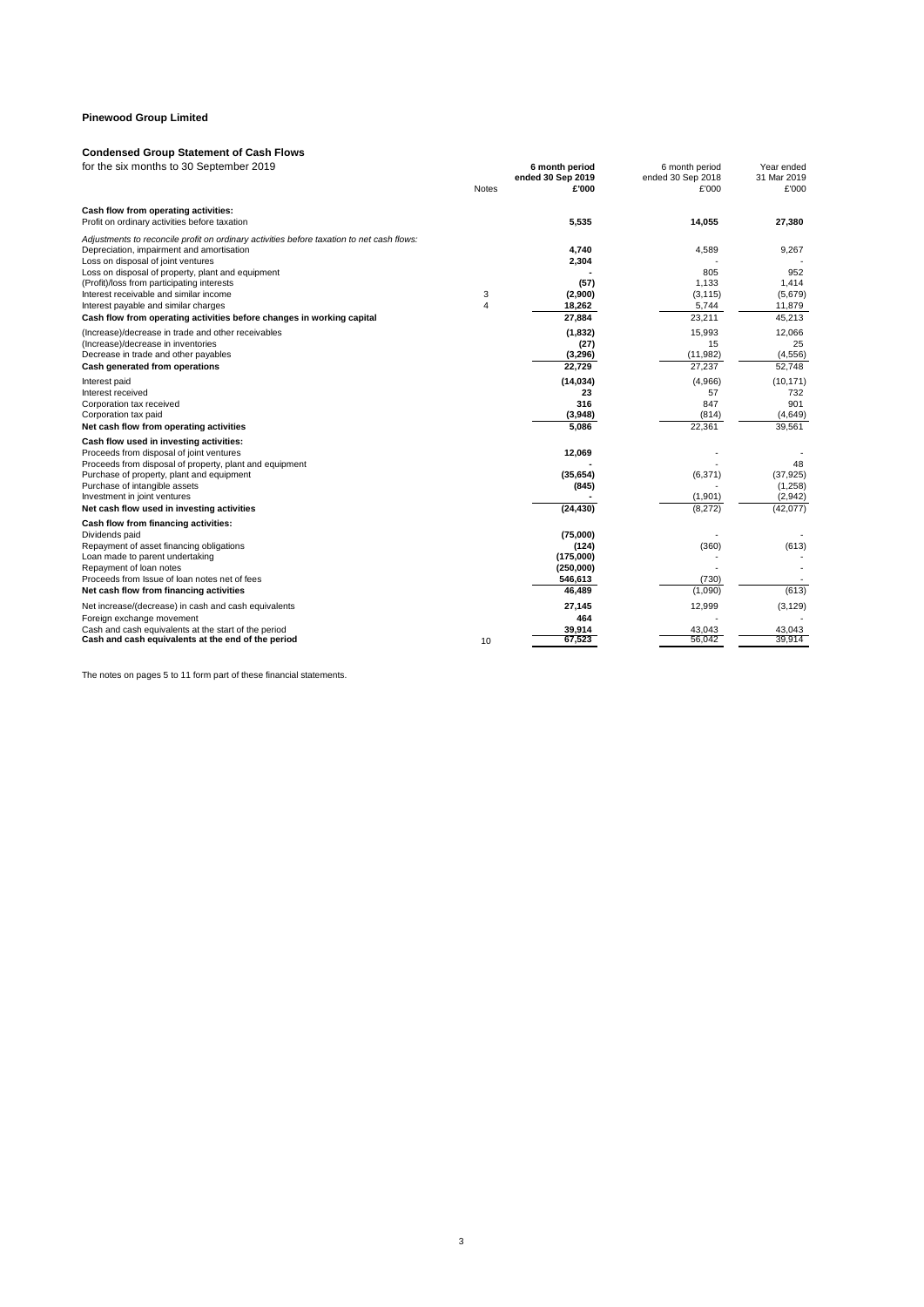| <b>Condensed Reconciliation of Movement in Net Debt</b> | 6 month period             | 6 month period             | Year ended           |
|---------------------------------------------------------|----------------------------|----------------------------|----------------------|
| for the six months to 30 September 2019                 | ended 30 Sep 2019<br>£'000 | ended 30 Sep 2018<br>£'000 | 31 Mar 2019<br>£'000 |
| Increase / (decrease) in cash and cash equivalents      | 27,145                     | 12,999                     | (3, 129)             |
| Foreign exchange movement                               | 464                        |                            |                      |
| Repayments of loan notes                                | 250,000                    |                            |                      |
| Payment of interest on loan notes                       | 7.656                      |                            | 9,063                |
| Loss on extinguishment of loan notes and facilities     | (5,919)                    |                            |                      |
| Proceeds from issue of loan notes net of fees paid      | (546, 613)                 |                            |                      |
| Repayments of asset financing obligations               | 124                        | 360                        | 553                  |
| Loan issue costs and finance fees accrued               | 3,013                      |                            |                      |
| Amortisation of secured loan arrangement costs          |                            |                            | (14)                 |
| Interest expense on loan notes                          | (5, 317)                   | (804)                      | (10, 327)            |
| Movement in net debt                                    | (269, 447)                 | 12,555                     | (3,854)              |
| Net debt at the start of the period                     | (206, 934)                 | (203,080)                  | (203,080)            |
| Net debt at the end of the period                       | (476, 381)                 | (190, 525)                 | (206, 934)           |
| Net debt at end of period excluding restricted cash     | (476, 435)                 | (191, 747)                 | (207, 044)           |

#### **Condensed Group Statement of Changes in Equity**

for the six months to 30 September 2019

|                                            |                          |                             | Translation |                          | <b>Retained</b>  |                     |
|--------------------------------------------|--------------------------|-----------------------------|-------------|--------------------------|------------------|---------------------|
|                                            |                          | Share capital Share premium |             | reserve Other reserves   | earnings         | <b>Total equity</b> |
|                                            | £'000                    | £'000                       | £'000       | £'000                    | £'000            | £'000               |
| At 01 April 2018                           | 5,741                    | 76,696                      | 786         | 483                      | 65,277           | 148,983             |
| Profit for the year                        |                          |                             |             | $\blacksquare$           | 21,321           | 21,321              |
| Translation reserve movement               | ٠                        |                             | 809         |                          |                  | 809                 |
| Total comprehensive income for the year    | ٠                        |                             | 809         | $\sim$                   | 21,321           | 22,130              |
| At 31 March 2019                           | 5,741                    | 76,696                      | 1,595       | 483                      | 86,598           | 171,113             |
| At 01 April 2019                           | 5,741                    | 76,696                      | 1,595       | 483                      | 86,598           | 171,113             |
| Profit for the period                      |                          |                             |             |                          | 3,472            | 3,472               |
| Translation reserve movement               |                          |                             | 1,191       |                          |                  | 1,191               |
| Total comprehensive income for the period  |                          |                             | 1,191       |                          | 3,472            | 4,663               |
| <b>Dividends</b>                           |                          |                             |             |                          | (75,000)         | (75,000)            |
| Reduction in share capital                 | (5,740)                  |                             |             |                          | 5,740            |                     |
| Cancellation of share premium account      |                          | (76, 696)                   |             |                          | 76,696           |                     |
| Shares issued and allotted as bonus shares | 204,183                  |                             |             | (483)                    | (203, 700)       |                     |
| Cancellation of bonus shares               | (204, 183)<br>(5,740)    | (76, 696)                   | ٠           | (483)                    | 204,183<br>7,919 | (75,000)            |
| At 30 September 2019                       | 1                        | $\blacksquare$              | 2,786       | $\overline{\phantom{a}}$ | 97,989           | 100,776             |
|                                            |                          |                             |             |                          |                  |                     |
| At 01 April 2018                           | 5,741                    | 76,696                      | 786         | 483                      | 65,277           | 148,983             |
| Profit for the period                      | $\overline{\phantom{a}}$ |                             |             | $\overline{\phantom{a}}$ | 10,705           | 10,705              |
| Translation reserve movement               | $\overline{\phantom{a}}$ |                             | 908         |                          |                  | 908                 |
| Total comprehensive income for the period  | ٠                        | $\sim$                      | 908         | $\sim$                   | 10,705           | 11,613              |
| At 30 September 2018                       | 5,741                    | 76.696                      | 1.694       | 483                      | 75,982           | 160,596             |
|                                            |                          |                             |             |                          |                  |                     |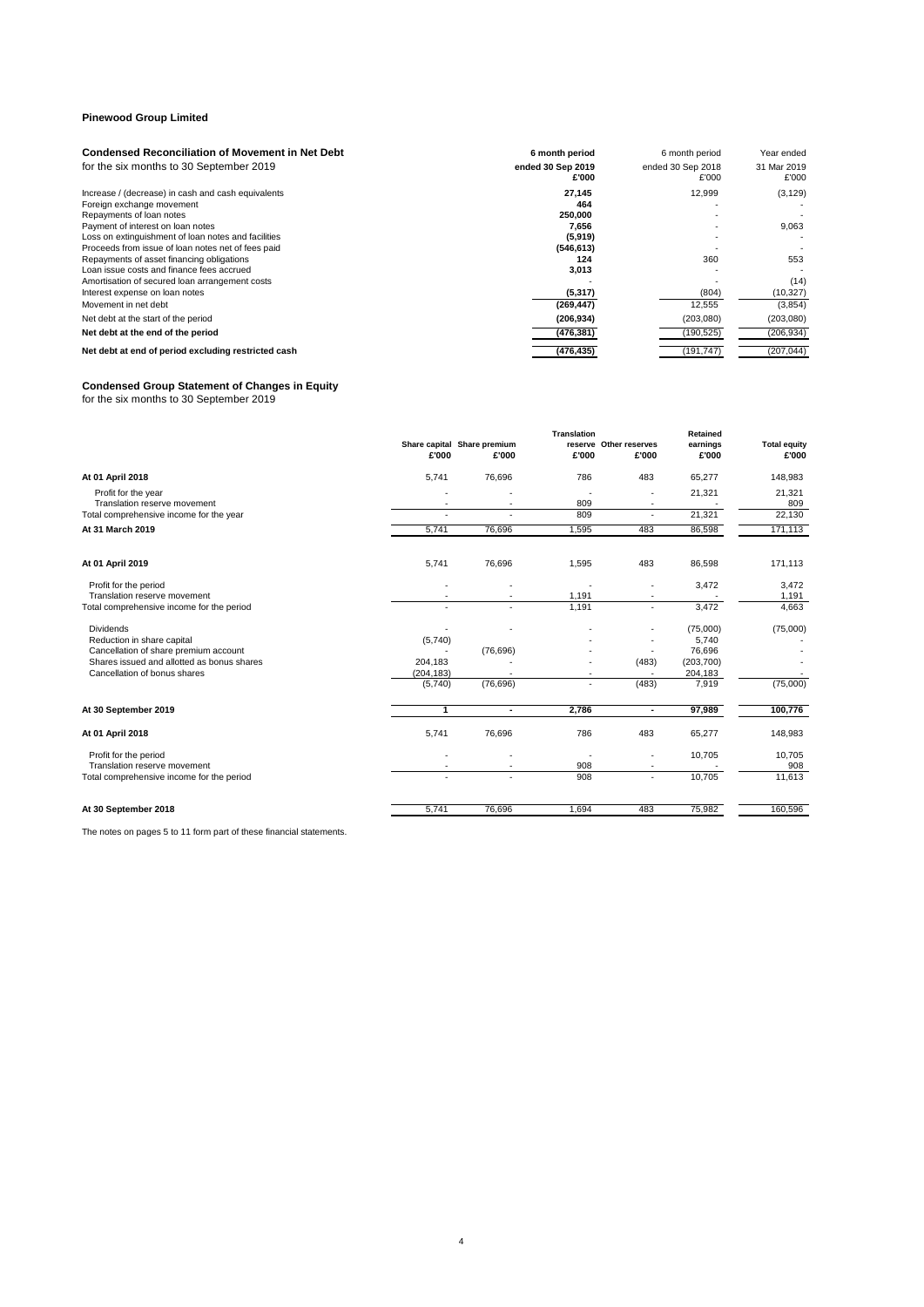## **Notes to the Condensed Consolidated Financial Statements**

for the six months to 30 September 2019

| <b>Exceptional items</b><br>Administration costs:                                                                                         | 6 month period<br>ended 30 Sep<br>2019<br>£'000 | 6 month period<br>ended 30 Sep<br>2018<br>£'000 | Year ended<br>31 March<br>2019<br>£'000 |
|-------------------------------------------------------------------------------------------------------------------------------------------|-------------------------------------------------|-------------------------------------------------|-----------------------------------------|
| Restructuring costs<br>Termination of agreement with Pinewood Iskandar Malaysia Studios                                                   | (84)<br>667<br>583                              | (523)<br>(523)                                  | (873)<br>(873)                          |
| Loss on disposal of joint ventures                                                                                                        | (2,304)                                         |                                                 |                                         |
| Interest payable and similar charges:<br>Settlement payment due on bond redemption<br>Loss on extinguishment of loan notes and facilities | (5,889)<br>(5,919)<br>(11, 808)                 |                                                 |                                         |
| Tax credit on exceptional items                                                                                                           | 2,546                                           | 99                                              | 165                                     |
|                                                                                                                                           | (10, 983)                                       | (424)                                           | (708)                                   |

*Administration costs*<br>Administration costs in the current period include business restructuring charges of £84k. Costs of £873k and £523k were incurred in the prior year to March 2019 and 6 months<br>to September 2018 respec

In July 2019, the Group announced that its collaboration with Pinewood Iskandar Malaysia Studios ended by mutual agreement. The early termination of this agreement resulted in a receipt of £667k, net of costs, which was credited to the income statement in the 6 months to September 2019.

#### *Loss on disposal of joint ventures*

In August 2019, the Group completed the sale of its equity investment in Pinewood Atlanta Studios to its joint venture partner for proceeds, net of costs, of 12,069k, recording a<br>Ioss on disposal of £2,304k.

Interest payable and similar charges<br>In September 2019, the Group issued £550 million aggregate principal amount of 3.25% Senior Secured Notes due 2025 and agreed an extended revolving credit faculty. Part of<br>the proceeds an extinguishment charge of £5.9 million. Both the make-whole payment and extinguishment charge have been presented as exceptional items within interest payable and other charges.

|                                                        | 6 month period | 6 month period | Year ended |
|--------------------------------------------------------|----------------|----------------|------------|
| <b>Operating profit</b>                                | ended 30 Sep   | ended 30 Sep   | 31 March   |
|                                                        | 2019           | 2018           | 2019       |
| Operating profit is stated after charging/(crediting): | £'000          | £'000          | £'000      |
| Depreciation of property, plant and equipment          | 4,457          | 4.315          | 8.707      |
| Loss on disposal of property, plant and equipment      |                | 805            | 952        |
| Operating lease payments                               | 515            | 470            | 957        |
| Amortisation of goodwill                               | 283            | 283            | 560        |
| Net foreign exchange gains                             | (13)           | (13)           | (97)       |

Depreciation is included within cost of sales and amortisation of goodwill is included in administrative expenses in the Statement of Comprehensive Income.

#### **3 Interest receivable and similar income**

|                                                          | 6 month period | 6 month period | Year ended |
|----------------------------------------------------------|----------------|----------------|------------|
|                                                          | ended 30 Sep   | ended 30 Sep   | 31 March   |
|                                                          | 2019           | 2018           | 2019       |
|                                                          | £'000          | £'000          | £'000      |
| On financial assets measured at amortised cost:          |                |                |            |
| Interest receivable from joint ventures                  | 13             | 12             | 24         |
| Loan interest receivable                                 | 2.744          | 2.747          | 5.325      |
| Bank interest receivable                                 | 23             | 57             | 102        |
|                                                          | 2.780          | 2.816          | 5,451      |
| On financial assets measured at fair value:              |                |                |            |
| Fair value movements of derivative financial instruments |                | 299            |            |
| Loan interest receivable                                 | 120            |                | 228        |
|                                                          | 2,900          | 3.115          | 5,679      |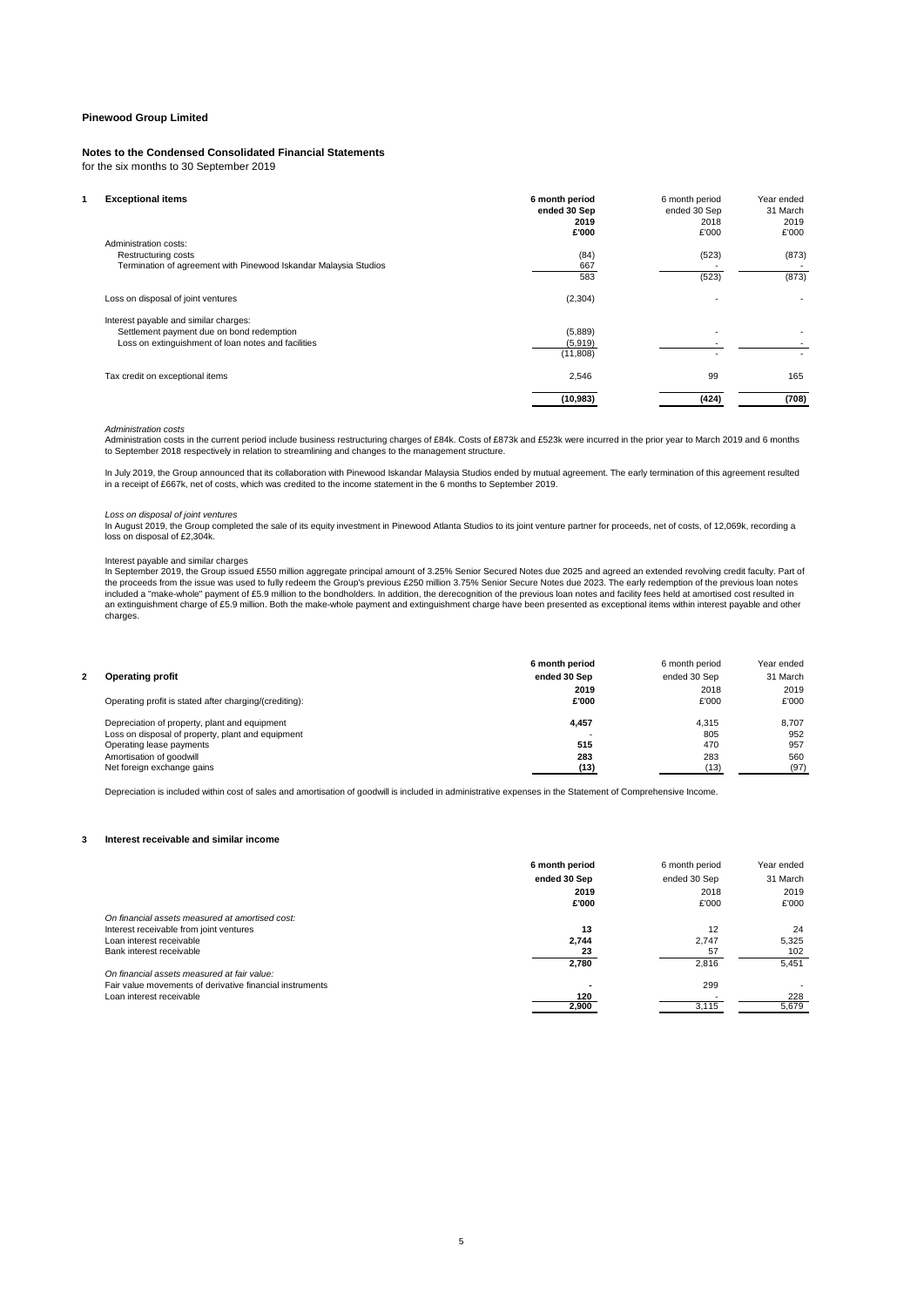#### **Notes to the Condensed Consolidated Financial Statements (continued)** for the six months to 30 September 2019

## **4 Interest payable and similar charges**

|                                                          | 6 month period | 6 month period | Year ended |
|----------------------------------------------------------|----------------|----------------|------------|
|                                                          | ended 30 Sep   | ended 30 Sep   | 31 March   |
|                                                          | 2019           | 2018           | 2019       |
|                                                          | £'000          | £'000          | £'000      |
| On financial instruments measured at amortised cost:     |                |                |            |
| Bank loan and overdraft interest                         | 199            | 189            | 383        |
| Loan note interest                                       | 5,317          | 5,179          | 10,346     |
| Loss on extinguishment of loan notes and facilities      | 11,808         |                |            |
|                                                          | 17,324         | 5,368          | 10,729     |
| On financial instruments measured at fair value:         |                |                |            |
| Interest rate hedging                                    | 292            | 343            | 639        |
| Fair value movements of derivative financial instruments | 612            |                | 425        |
|                                                          | 904            | 343            | 1,064      |
| Not on financial instruments:                            |                |                |            |
| Finance lease interest                                   | 25             | 33             | 60         |
| Other interest paid                                      |                |                | 26         |
|                                                          | 34             | 33             | 86         |
|                                                          | 18,262         | 5.744          | 11,879     |

| 5 | Tax on profit on ordinary activities                                                | 6 month period |                    | 6 month period       | Year ended     |
|---|-------------------------------------------------------------------------------------|----------------|--------------------|----------------------|----------------|
|   |                                                                                     | ended 30 Sep   |                    | ended 30 Sep         | 31 March       |
|   | (a) Analysis of charge for the year:                                                | 2019           |                    | 2018                 | 2019           |
|   |                                                                                     | £'000          |                    | £'000                | £'000          |
|   | <b>Current tax:</b>                                                                 |                |                    |                      |                |
|   | UK corporation tax charge                                                           | 997            |                    | 2.735                | 5.326          |
|   | Amounts payable for Group tax loss relief                                           | 510            |                    | 524                  | 1,020          |
|   | Foreign corporation tax                                                             | 618            |                    | 18                   | 36             |
|   | Foreign tax suffered                                                                | 19             |                    | 42                   | 81             |
|   | UK film tax relief                                                                  |                |                    | (7)                  | (14)           |
|   | Double taxation credit                                                              | (14)           |                    | (26)                 | (50)           |
|   | Amounts over provided in previous years                                             |                |                    |                      | (415)          |
|   |                                                                                     | 2,130          |                    | 3,286                | 5,984          |
|   | Deferred tax:                                                                       |                |                    |                      |                |
|   | Relating to origination and reversal of temporary differences                       | (67)           |                    | 64                   | 124            |
|   | Amounts over provided in previous years                                             |                |                    |                      | (49)           |
|   |                                                                                     | (67)           |                    | 64                   | 75             |
|   |                                                                                     |                |                    |                      |                |
|   | Tax charge in the Group income statement                                            | 2,063          |                    | 3,350                | 6,059          |
|   | b) Reconciliation of the total tax charge                                           |                |                    |                      |                |
|   |                                                                                     |                |                    |                      |                |
|   | Accounting profit before corporation tax                                            | 5,535          |                    | 14,055               | 27,380         |
|   | Profit on ordinary activities multiplied by UK rate of 19%                          | 1,052          |                    | 2,670                | 5,202          |
|   | Adjustments in respect of:                                                          |                |                    |                      |                |
|   | Corporation tax over provided in previous years                                     |                |                    | ٠                    | (442)          |
|   | Film tax credit                                                                     |                |                    | (7)                  | (14)           |
|   | Deferred tax over provided in previous years                                        |                |                    |                      | (49)           |
|   | Non allowable depreciation on buildings                                             | 338            |                    | 326                  | 635            |
|   | Loss on disposal of ineligible assets                                               | 55             |                    |                      |                |
|   | Other non allowable expenses                                                        | 422            |                    | 170                  | 332            |
|   | Unrelieved tax losses and other deductions arising                                  |                |                    | 266                  | 545            |
|   | Overseas tax at higher rate                                                         | 202            |                    | (60)                 | (116)          |
|   | Benefit of losses arising in Picture HoldCo Limited                                 | (510)          |                    | (524)                | (1,020)        |
|   | Amounts payable for group tax losses                                                | 510            |                    | 524                  | 1,020          |
|   |                                                                                     | 8              |                    |                      | (9)            |
|   | Effect of rate change on provision for deferred taxation                            |                |                    | (5)                  |                |
|   | Double tax relief                                                                   | (14)           |                    | (26)                 | (50)           |
|   | Other adjustments<br>Corporation tax expense reported in the Group income statement | 2,063          |                    | 16<br>3,350          | 25<br>6.059    |
|   |                                                                                     |                |                    |                      |                |
|   |                                                                                     | Opening        |                    | Charged to           | <b>Closing</b> |
|   |                                                                                     | balance        |                    | Income               | balance        |
|   |                                                                                     | 01 April 2018  |                    | <b>Statement</b>     | 30 Sep 2018    |
|   | c) Deferred tax                                                                     | £'000          |                    | £'000                | £'000          |
|   |                                                                                     |                |                    |                      |                |
|   | Accelerated capital allowances                                                      | 3,676          |                    | 64                   | 3,740          |
|   | Short-term temporary differences                                                    | (896)          |                    |                      | (896)          |
|   | Fair value adjustment on stepped acquisition                                        | 335            |                    | $\ddot{\phantom{1}}$ | 335            |
|   | Net deferred tax liability                                                          | 3,115          |                    | 64                   | 3,179          |
|   |                                                                                     | Opening        | <b>Credited to</b> |                      | <b>Closing</b> |
|   |                                                                                     | balance        | Income             |                      | balance        |
|   |                                                                                     | 01 April 2019  | <b>Statement</b>   | Forex                | 30 Sep 2019    |
|   |                                                                                     | £'000          | £'000              | £'000                | £'000          |
|   |                                                                                     |                |                    |                      |                |
|   | Accelerated capital allowances                                                      | 3,751          | (67)               | 16                   | 3,700          |
|   | Short-term temporary differences                                                    | (853)          |                    | ٠                    | (853)          |
|   | Fair value adjustment on stepped acquisition                                        | 335            |                    |                      | 335            |
|   |                                                                                     |                |                    |                      |                |

## **Net deferred tax liability 3,233 (67) 16 3,182**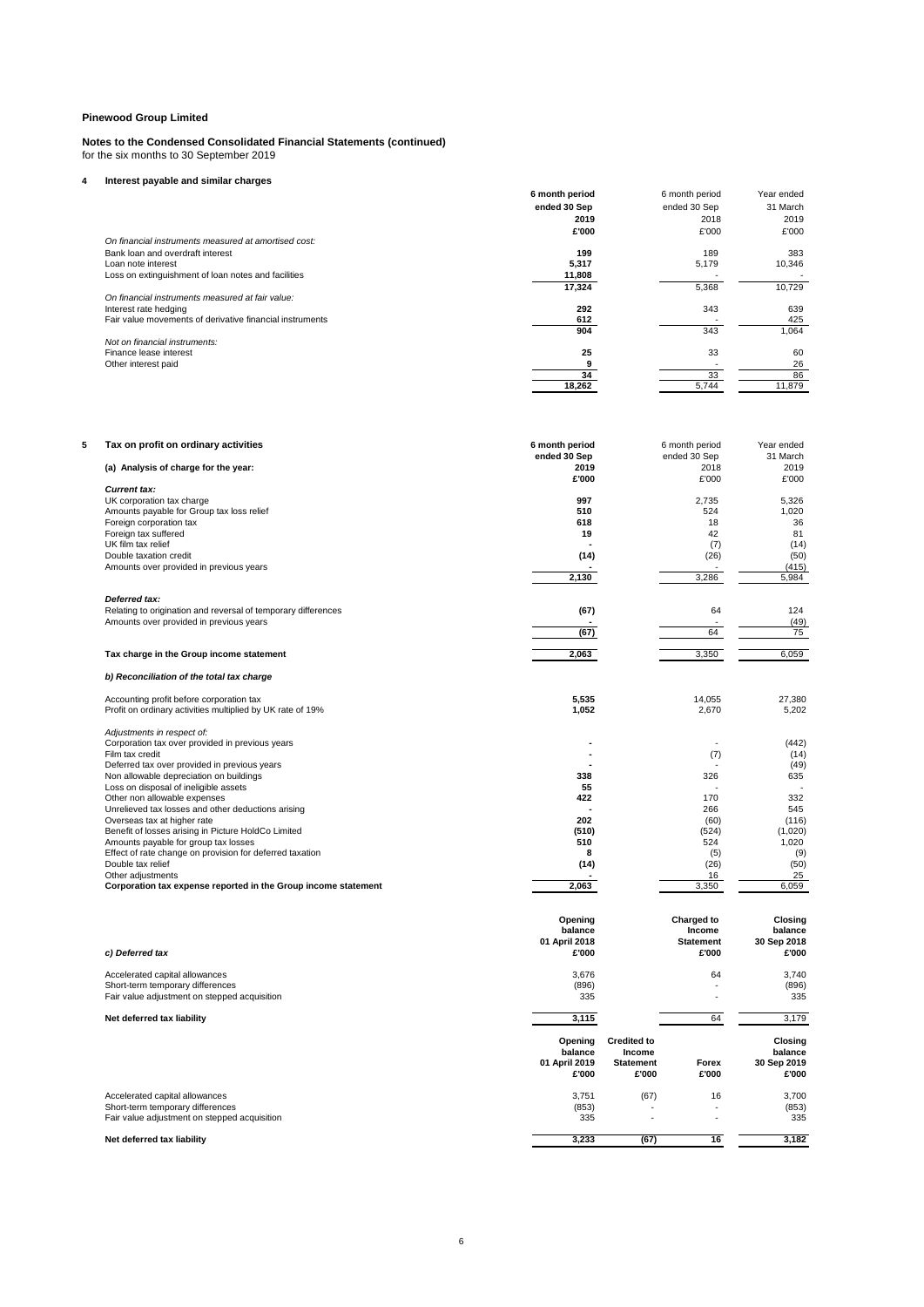## **Notes to the Condensed Consolidated Financial Statements (continued)**

for the six months to 30 September 2019

| 6 | Intangible assets          | <b>Software</b> | Goodwill | Total |
|---|----------------------------|-----------------|----------|-------|
|   |                            | £'000           | £'000    | £'000 |
|   | Cost                       |                 |          |       |
|   | At 31 March 2018           | ٠               | 5,604    | 5,604 |
|   | Additions                  |                 |          |       |
|   | At 30 September 2018       | $\blacksquare$  | 5,604    | 5,604 |
|   | Additions                  | 1,258           |          | 1,258 |
|   | At 31 March 2019           | 1,258           | 5,604    | 6,862 |
|   | Additions                  | 845             |          | 845   |
|   | At 30 September 2019       | 2,103           | 5,604    | 7,707 |
|   | <b>Amortisation</b>        |                 |          |       |
|   | At 31 March 2018           | ٠               | 1,680    | 1,680 |
|   | Provided during the period |                 | 283      | 283   |
|   | At 30 September 2018       |                 | 1,963    | 1,963 |
|   | Provided during the period |                 | 277      | 277   |
|   | At 31 March 2019           |                 | 2,240    | 2,240 |
|   | Provided during the period | ٠               | 283      | 283   |
|   | At 30 September 2019       |                 | 2,523    | 2,523 |
|   | Net book value             |                 |          |       |
|   | At 30 September 2019       | 2,103           | 3,081    | 5,184 |
|   | At 31 March 2019           | 1,258           | 3,364    | 4,622 |
|   | At 30 September 2018       | ٠               | 3,641    | 3,641 |
|   | At 31 March 2018           | ٠               | 3,924    | 3,924 |

Goodwill has been acquired through business combinations.

Following a review for indicators of impairment at the reporting date, it was determined that there were no indicators that the carrying value exceeded the recoverable amount.

Software relates to an asset under the course of construction and as such is not being amortised.

### **7 Property, plant and equipment**

|                                               |               | Leasehold                 | Fixtures. |                           |         |
|-----------------------------------------------|---------------|---------------------------|-----------|---------------------------|---------|
|                                               |               | Freehold land improvement |           | fittings and Assets under |         |
|                                               | and buildings | s                         |           | equipment construction    | Total   |
|                                               | £'000         | £'000                     | £'000     | £'000                     | £'000   |
| Cost                                          |               |                           |           |                           |         |
| At 31 March 2018                              | 262,969       | 179                       | 44,831    | 1,303                     | 309,282 |
| Additions                                     | 3,699         |                           | 1,352     | 5,177                     | 10,228  |
| <b>Disposals</b>                              | (1.024)       | ٠                         | (378)     |                           | (1,402) |
| At 30 September 2018                          | 265.644       | 179                       | 45.805    | 6.480                     | 318,108 |
| <b>Additions</b>                              | 7,356         |                           | 816       | 24,742                    | 32,914  |
| Reclassification                              | (13)          |                           |           | 13                        |         |
| <b>Disposals</b>                              | (9)           | (179)                     |           |                           | (188)   |
| At 31 March 2019                              | 272,978       |                           | 46,621    | 31,235                    | 350,834 |
| Additions                                     | 1,880         | $\blacksquare$            | 1.386     | 30,342                    | 33,608  |
| <b>Disposals</b>                              |               |                           | (19)      |                           | (19)    |
| At 30 September 2019                          | 274,858       | $\blacksquare$            | 47,988    | 61,577                    | 384,423 |
|                                               |               |                           |           |                           |         |
| <b>Depreciation</b>                           |               |                           |           |                           |         |
| At 31 March 2018                              | 44.730        | 26                        | 31,085    |                           | 75,841  |
| Provided during the period                    | 3,051         | 4                         | 1,260     |                           | 4,315   |
| <b>Disposals</b>                              | (353)         |                           | (204)     |                           | (557)   |
| At 30 September 2018                          | 47,428        | 30                        | 32.141    | ٠                         | 79.599  |
| Provided during the period                    | 3,073         | $\overline{2}$            | 1,317     | ٠                         | 4,392   |
| <b>Disposals</b>                              | (1)           | (32)                      |           | ٠                         | (33)    |
| At 31 March 2019                              | 50,500        | ٠                         | 33,458    | ٠                         | 83,958  |
| Provided during the period                    | 3,080         |                           | 1,377     | $\blacksquare$            | 4,457   |
| <b>Disposals</b>                              |               |                           | (19)      |                           | (19)    |
| At 30 September 2019                          | 53,580        | $\blacksquare$            | 34,816    | ٠                         | 88,396  |
|                                               |               |                           |           |                           |         |
| <b>Net book value</b><br>At 30 September 2019 | 221,278       |                           | 13,172    | 61,577                    | 296,027 |
| At 30 March 2019                              | 222,478       |                           | 13,163    | 31,235                    | 266,876 |
| At 30 September 2018                          | 218,216       | 149                       | 13,664    | 6.480                     | 238,509 |
| At 31 March 2018                              | 218,239       | 153                       | 13,746    | 1,303                     | 233,441 |
|                                               |               |                           |           |                           |         |

Assets under construction at 30 September 2019, 2018 and 31 March 2019 relate to costs capitalised in respect of the development of Pinewood East and real estate<br>optimisation activity. These are not depreciated until the d

The Group's long-term loan is secured by a floating charge over the Group's assets.

Included within Fixtures, fittings and equipment at 30 September 2019 are assets held under finance leases with a net book value of £806,731 (2018: £2,514,469) and<br>depreciation charged in the period of £117,803 (2018: £219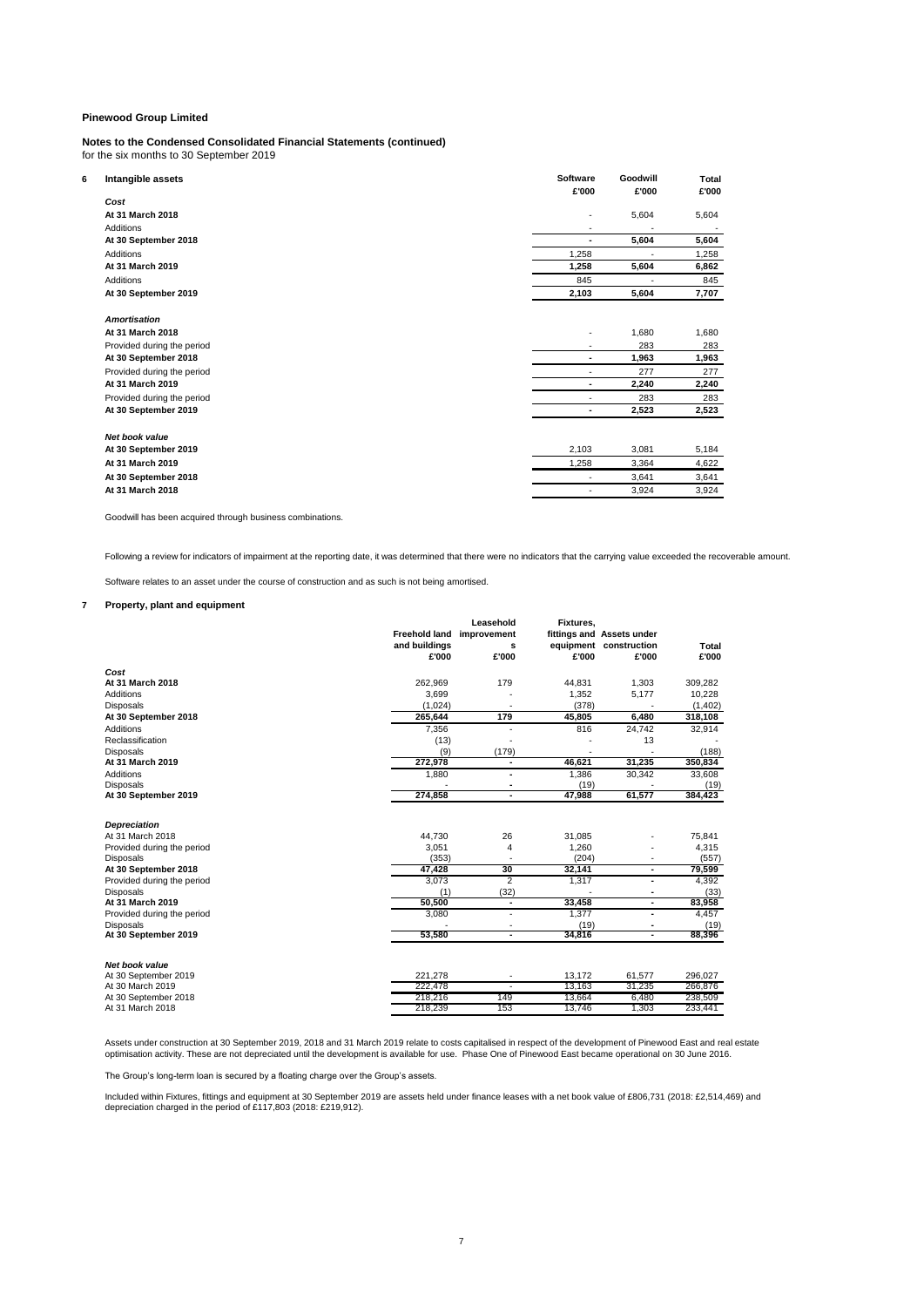#### **Notes to the Condensed Consolidated Financial Statements** for the six months to 30 September 2019

| ጸ | Other investments                                                       |                                                                  |                                                                 | £'000                               |
|---|-------------------------------------------------------------------------|------------------------------------------------------------------|-----------------------------------------------------------------|-------------------------------------|
|   | At 30 September 2018, 31 March 2019 and 30 September 2019               |                                                                  |                                                                 | 1,680                               |
|   | Fair value<br>At 30 September 2018, 31 March 2019 and 30 September 2019 |                                                                  |                                                                 | 1,680                               |
|   | Company name<br><b>PMBS Holding Limited</b><br>POP Global Limited       | <b>Principal Activity</b><br>Holding company<br>Film IT services | Country of<br>incorporation<br>United Kingdom<br>United Kingdom | % equity interest<br>15.0%<br>12.5% |

PMBS Holding Limited owns 100% of Pinewood MBS Lighting Limited, a company that has an exclusive agreement to provide lighting facilities at the Group's UK facilities.

The registered office of PMBS Holding Limited is: Pinewood Studios, Pinewood Road, Iver Heath, Buckinghamshire, SL0 0NH.

The registered office of POP Global Limited is: Tea Building, 56 Shoreditch High Street, London, E1 6JJ.

#### **9 Trade and other receivables**

|                                               | 6 month period | 6 month period | Year ended |
|-----------------------------------------------|----------------|----------------|------------|
|                                               | ended 30 Sep   | ended 30 Sep   | 31 March   |
|                                               | 2019           | 2018           | 2019       |
|                                               | £'000          | £'000          | £'000      |
| Amounts falling due within one year:          |                |                |            |
| Trade receivables - Media services            | 7,771          | 5.233          | 9,096      |
| Trade receivables - Film production companies |                | 34             | 109        |
| Prepayments and other receivables             | 6,172          | 2,980          | 2,615      |
| Loan notes receivable                         | 2,366          | 2,697          | 2,336      |
|                                               | 16,309         | 10.944         | 14.156     |
| Amounts falling due after more than one year: |                |                |            |
| Loans due from parent undertakings            | 312,113        | 131,680        | 134,369    |
|                                               | 312,113        | 131,680        | 134,369    |
|                                               | 328,422        | 142,624        | 148,525    |

Loan notes receivable of £2,366,000 (30 September 2018: £2,697,000) are due for repayment by 1 January 2025. Interest, which is rolled up, is charged at 8% and is receivable in June and December each year.

At 30 September 2019, trade receivables are stated net of a provision of £230,000 (2018: £572,000) for bad debts. In the six months ended 30 September 2019 a net amount of £377,000 (2018: £44,000) was credited to administrative expenses within the income statement in respect of bad debts, primarily attributable to the receipt of cash associated with amounts previously provided...

In September 2019, the Company used part of the proceeds from the issue of 3.25% Senior Secured Notes to advance an additional £175 million to its parent undertaking under a new loan agreement. Loans due from parent undertakings are due for repayment in September 2025 (2018: December 2023) and carry interest charged at 3.55% (2018: 4.05%).

#### **10 Cash and cash equivalents**

Included within the cash and cash equivalents balance per the statement of financial position at the reporting date are amounts unavailable for general use. These amounts<br>relate to funds reserved solely for use in the prod

|    |                                                                                          | 30 Sep 2019<br>£'000 | 30 Sep 2018<br>£'000 | 31 Mar 2019<br>£'000 |
|----|------------------------------------------------------------------------------------------|----------------------|----------------------|----------------------|
|    | Cash available for general use<br>Restricted cash and cash equivalents                   | 67.469<br>54         | 54.820<br>1,222      | 39.804<br>110        |
|    | Net cash and cash equivalents                                                            | 67,523               | 56,042               | 39,914               |
| 11 | Share capital                                                                            |                      |                      |                      |
|    | Issued, called up and fully paid                                                         | 30 Sep 2019<br>£'000 | 30 Sep 2018<br>£'000 | 31 Mar 2019<br>£'000 |
|    | 57,409,926 Ordinary shares of 0.001p each (2018: 57,409,926 Ordinary shares of 10p each) |                      | 5,741                | 5,741                |

In order to increase distributable reserves, in September 2019 the Company completed a reduction of its share capital whereby (i) the entire amount of the Company's share<br>premium account was cancelled and credited to Retai

The Ordinary shares, which carry no right to fixed income, each carry the right to one vote at general meetings of the Company.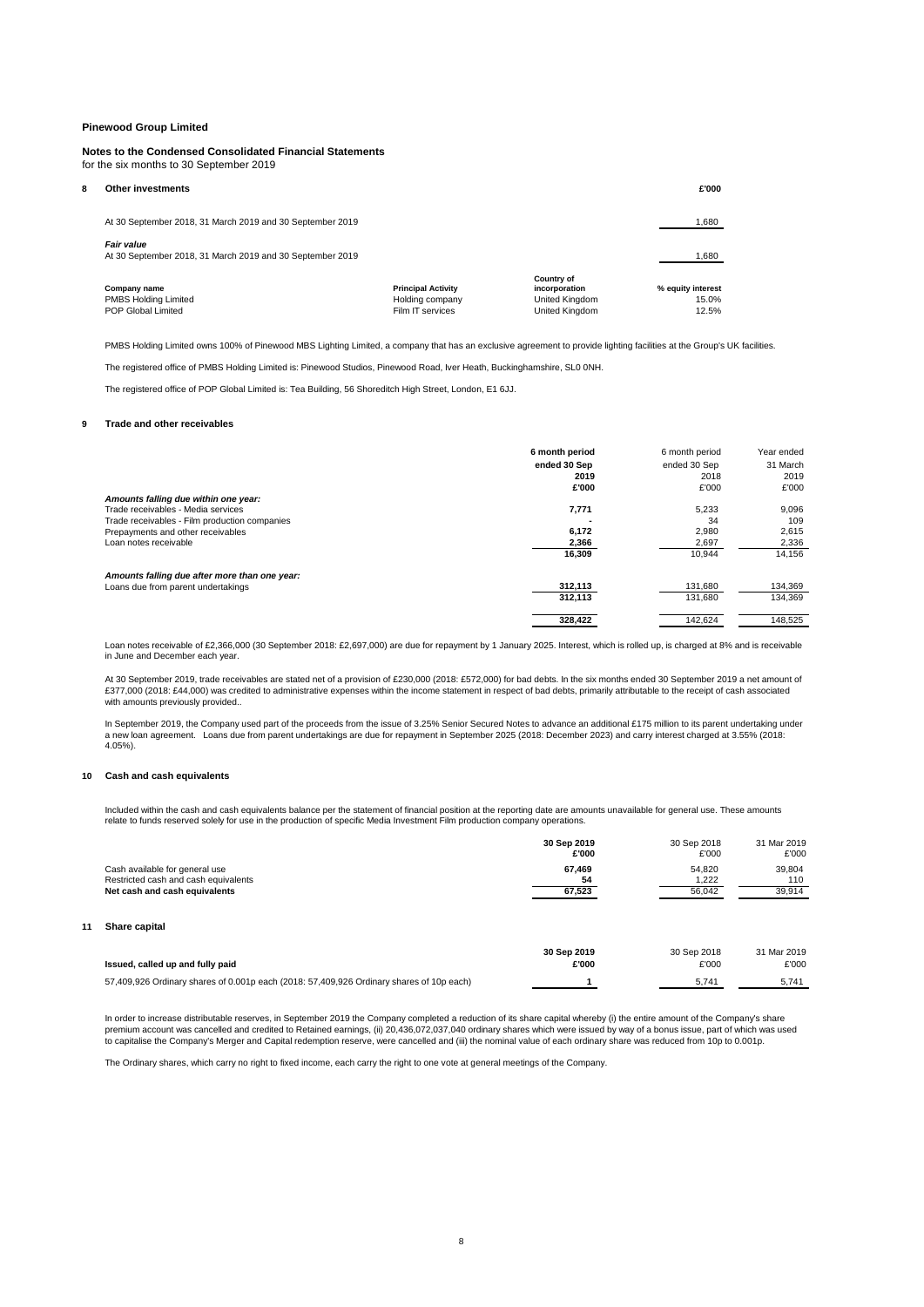### **Notes to the Condensed Consolidated Financial Statements (continued)**

for the six months to 30 September 2019

#### **12 Reserves**

#### *Share premium*

Consideration received for shares issued above their nominal value net of transaction costs. The share premium reserve was cancelled in full in September 2019.

#### *Other reserves*

Other reserves represent Capital redemption reserve £135,000 and Merger reserve £348,000. Both reserves were utilised in full through the issue of bonus shares in September 2019.

#### *Translation reserve*

Cumulative effect of the effect of foreign currency translation of operations with a functional currency other than Sterling in line with the Group's foreign currency translation accounting policy.

#### *Retained earnings*

Cumulative profit and loss net of distributions to owners.

| 13 | <b>Dividends</b>                                            | 6 month period | 6 month period           | Year ended  |
|----|-------------------------------------------------------------|----------------|--------------------------|-------------|
|    |                                                             | ended 30 Sep   | ended 30 Sep             | 31 March    |
|    |                                                             | 2019           | 2018                     | 2019        |
|    |                                                             | £'000          | £'000                    | £'000       |
|    | 2019 Interim dividend paid at 130.64p per share (2018: nil) | 75,000         | $\overline{\phantom{a}}$ | $\sim$      |
| 14 | Interest bearing loans and borrowings                       |                |                          |             |
|    |                                                             | 30 Sep 2019    | 30 Sep 2018              | 31 Mar 2019 |
|    |                                                             | £'000          | £'000                    | £'000       |
|    |                                                             | .              |                          |             |

|                                                                     |       |                 | £'000   | £'000    | £'000   |
|---------------------------------------------------------------------|-------|-----------------|---------|----------|---------|
| <b>Current borrowings</b><br>Asset financing                        |       | <b>Maturity</b> | 48      | <b>.</b> | 171     |
| <b>Non-current borrowings</b>                                       |       |                 |         |          |         |
| Revolving credit facility                                           | (i)   | March 2025      |         |          |         |
| Asset financing                                                     |       | November 2019   |         | 364      |         |
| 3.75% Senior Secured Notes                                          | (ii)  | December 2023   |         | 247.485  | 247,945 |
| 3.25% Senior Secured Notes                                          | (iii) | September 2025  | 543,855 |          |         |
| Non-current drawn loan facilities                                   |       |                 | 543,855 | 247.849  | 247,945 |
| Secured bank loan arrangement costs                                 |       |                 |         | (1,282)  | (1,268) |
|                                                                     |       |                 | 543,855 | 246,567  | 246,677 |
| Total current and non-current interest-bearing loans and borrowings |       |                 | 543.903 | 246,567  | 246.848 |

### The effective interest rates of the above loans and borrowings are: (i) Revolving credit facility - LIBOR plus variable margin; (ii) 3.75% Senior Secured Notes - 4.28%; (iii) 3.25% Senior Secured Notes - 3.49%.

In September 2019, the Group announced it had priced an offering of £550 million aggregate principal amount of 3.25% Senior Secured Notes due September 2025. The<br>proceeds of the offering were received on 25 September 2019

On redemption of the Group's existing £250 million 3.75% Senior Secured Notes and amendment of the revolving credit facility, an extinguishment charge of £5.9 million was recorded in the income statement and presented within finance costs. Directly attributable costs of £6.4 million were recognised at the inception of the £550 million 3.25% Senior<br>Secured Notes and are being amortised as pa associated with the arrangement of the super senior revolving credit facility are presented within trade and other receivables and are being amortised on a straight line basis.<br>Previously, bank loan arrangement costs were

These facilities are secured on certain of the principal assets of the Group.

#### *Asset financing facility*

The asset financing facility comprises of both a sterling chattel mortgage facility and a finance lease facility which are over a fixed term with fixed monthly payments and are secured over identifiable assets of an equal value. These assets are classified as 'Fixtures, fittings and equipment' within 'Property, plant and equipment' in the statement of financial position.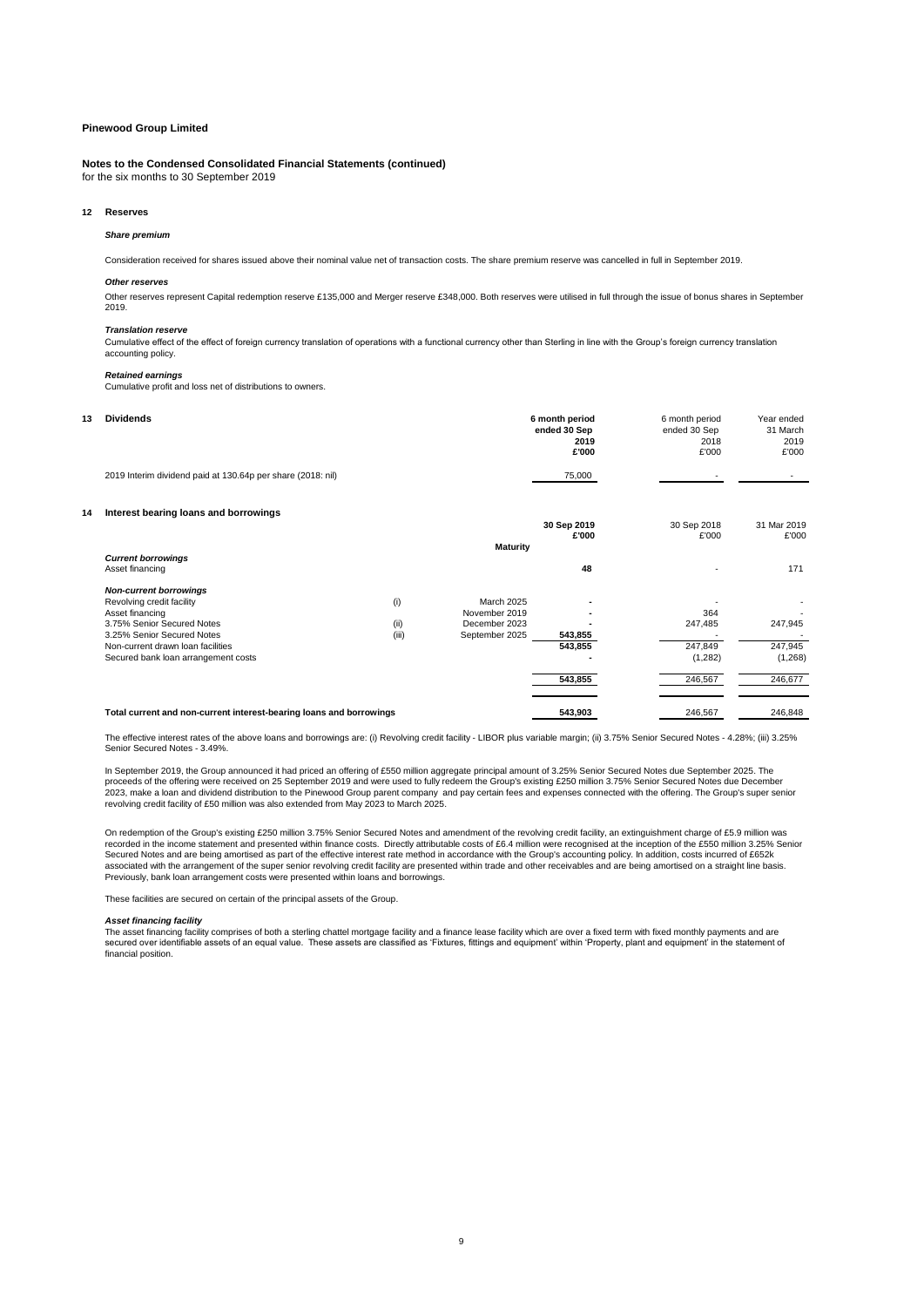**Notes to the Condensed Consolidated Financial Statements (continued)** for the six months to 30 September 2019

## **14 Interest bearing loans and borrowings (continued)**

*Borrowing facilities* The available but undrawn committed facilities are as follows:

| At 30 September 2019                              | Within 1 year<br>£'000   | 1-4 years<br>£'000       | 5+ years<br>£'000      | <b>Total</b><br>£'000   |
|---------------------------------------------------|--------------------------|--------------------------|------------------------|-------------------------|
| <b>Facilities:</b>                                |                          |                          |                        |                         |
| Bank overdraft                                    |                          |                          |                        |                         |
| Revolving credit facility<br>Development facility |                          |                          | 50,000                 | 50,000                  |
| Asset financing facility                          | 48                       |                          |                        | 48                      |
| Loan notes                                        |                          | $\overline{\phantom{a}}$ | 550,000                | 550,000                 |
| <b>Total facilities</b>                           | 48                       | ÷.                       | 600,000                | 600,048                 |
| Drawn Ioans:                                      |                          |                          |                        |                         |
| Bank overdraft                                    |                          |                          |                        |                         |
| Revolving credit facility                         |                          |                          |                        |                         |
| Development facility                              |                          |                          |                        |                         |
| Asset financing facility                          | (48)                     |                          |                        | (48)                    |
| Loan notes<br><b>Total drawn loans</b>            | (48)                     | ÷.                       | (550,000)<br>(550,000) | (550,000)<br>(550, 048) |
|                                                   |                          |                          |                        |                         |
| <b>Undrawn facilities:</b>                        |                          |                          |                        |                         |
| Bank overdraft<br>Revolving credit facility       |                          |                          | 50,000                 | 50,000                  |
| Asset financing facility                          |                          |                          |                        |                         |
| Loan notes                                        |                          | ٠                        | $\overline{a}$         |                         |
| <b>Undrawn committed facilities</b>               | $\overline{\phantom{a}}$ | $\sim$                   | 50,000                 | 50,000                  |
|                                                   |                          |                          |                        |                         |
| At 30 September 2018                              | Within 1 year<br>£'000   | 1-4 years<br>£'000       | 5+ years<br>£'000      | Total<br>£'000          |
| <b>Facilities:</b>                                |                          |                          |                        |                         |
| Bank overdraft                                    |                          |                          |                        |                         |
| Revolving credit facility                         |                          | 50,000                   |                        | 50,000                  |
| Development facility                              |                          |                          |                        |                         |
| Asset financing facility                          |                          | 364                      |                        | 364                     |
| Loan notes<br><b>Total facilities</b>             | ÷.                       | 50,364                   | 250,000<br>250,000     | 250,000<br>300,364      |
|                                                   |                          |                          |                        |                         |
| Drawn Ioans:                                      |                          |                          |                        |                         |
| Bank overdraft<br>Revolving credit facility       |                          |                          |                        |                         |
| Development facility                              |                          |                          |                        |                         |
| Asset financing facility                          |                          | (364)                    |                        | (364)                   |
| Loan notes                                        |                          |                          | (250,000)              | (250,000)               |
| <b>Total drawn loans</b>                          | $\sim$                   | (364)                    | (250,000)              | (250, 364)              |
| <b>Undrawn facilities:</b>                        |                          |                          |                        |                         |
| Bank overdraft                                    |                          |                          |                        |                         |
| Revolving credit facility                         |                          | 50,000                   |                        | 50,000                  |
| Asset financing facility<br>Loan notes            |                          |                          |                        |                         |

### **15 Derivative financial instruments**

The Group's interest rate swaps are recognised as derivative financial instruments. Fair value movements are recognised in the income statement within interest receivable and<br>similar income or interest payable and similar

|                                                         | <b>Maturity</b> | 30 Sep 2019<br>£'000 | 30 Sep 2018<br>£'000 | 31 Mar 2019<br>£'000 |
|---------------------------------------------------------|-----------------|----------------------|----------------------|----------------------|
| Financial liabilities carried at fair value:            |                 | 2,818                | .481                 | 2,206                |
| Non-current derivative financial instrument liabilities |                 | 2,818                | .481                 | 2,206                |

#### *Interest rate swaps*

To minimise the volatility in cash flows from a change in LIBOR, the Group held interest rate swaps designated as hedges against drawn debt obligations as detailed below.

|                                  | Maturity      | 30 Sep 2019<br>£'000 | 30 Sep 2018<br>£'000 | 31 Mar 2019<br>£'000 |
|----------------------------------|---------------|----------------------|----------------------|----------------------|
| <b>Effective interest rate %</b> |               |                      |                      |                      |
| 2.00% + variable margin          | 30 April 2025 | 25.000               | 25.000               | 25.000               |
| 2.08% + variable margin          | 30 April 2022 | 25,000               | 25.000               | 25.000               |
|                                  |               | 50.000               | 50.000               | 50.000               |

The Group's economic hedges of interest rate risk are treated as derivative financial instruments and fair value movements are recognised in the income statement.

The interest swap finance costs are charged to the income statement when the swap is payable. The swaps are payable on a quarterly basis.